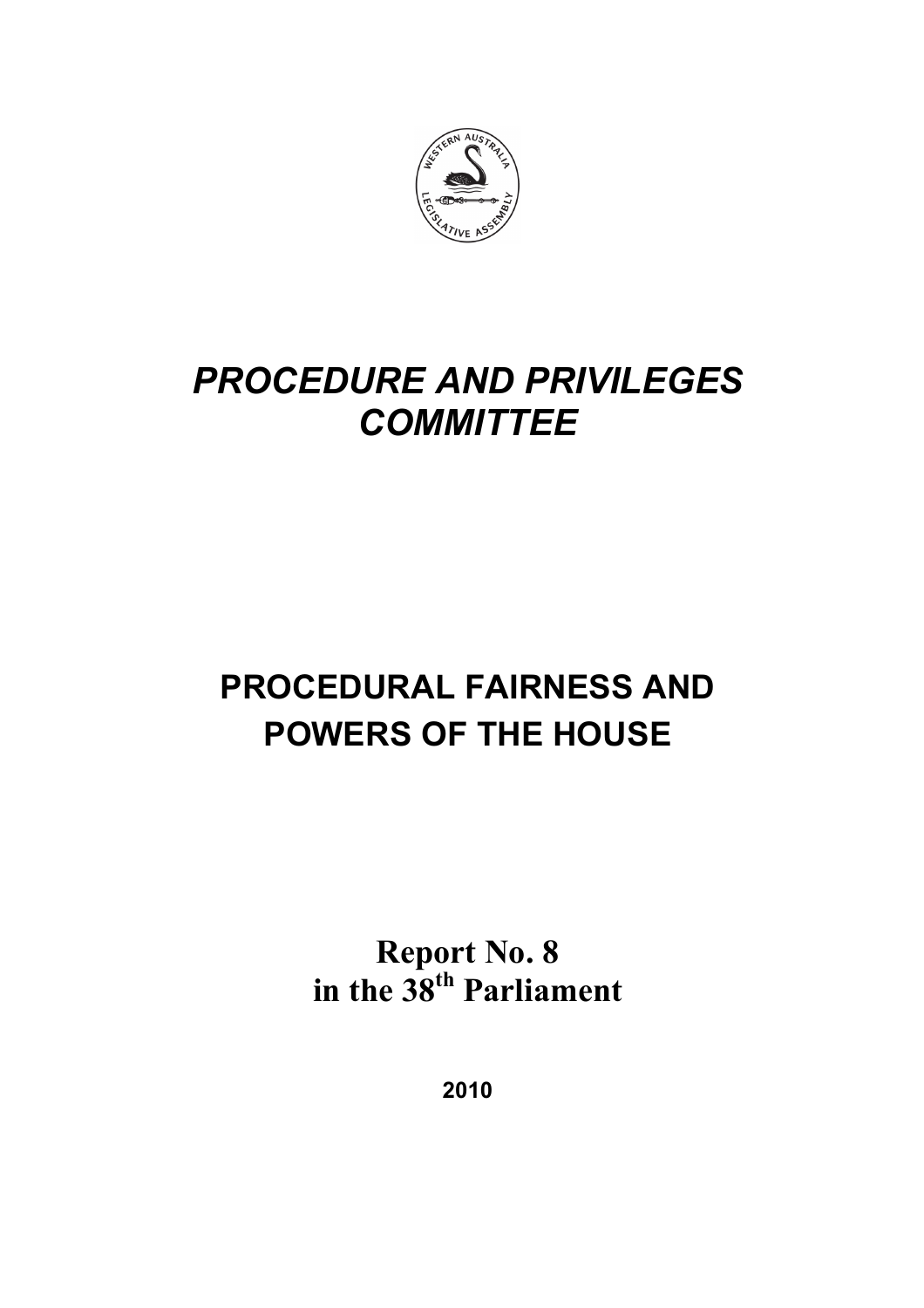#### **Published by the Legislative Assembly, Parliament of Western Australia, Perth, June 2010.**



Procedure and Privileges Committee: Procedural Fairness and Powers of the House

ISBN: 978-1-921355-88-2

(Series: Western Australia. Parliament. Legislative Assembly. Committees. Procedure and Privileges Committee. Report No. 8)

328.365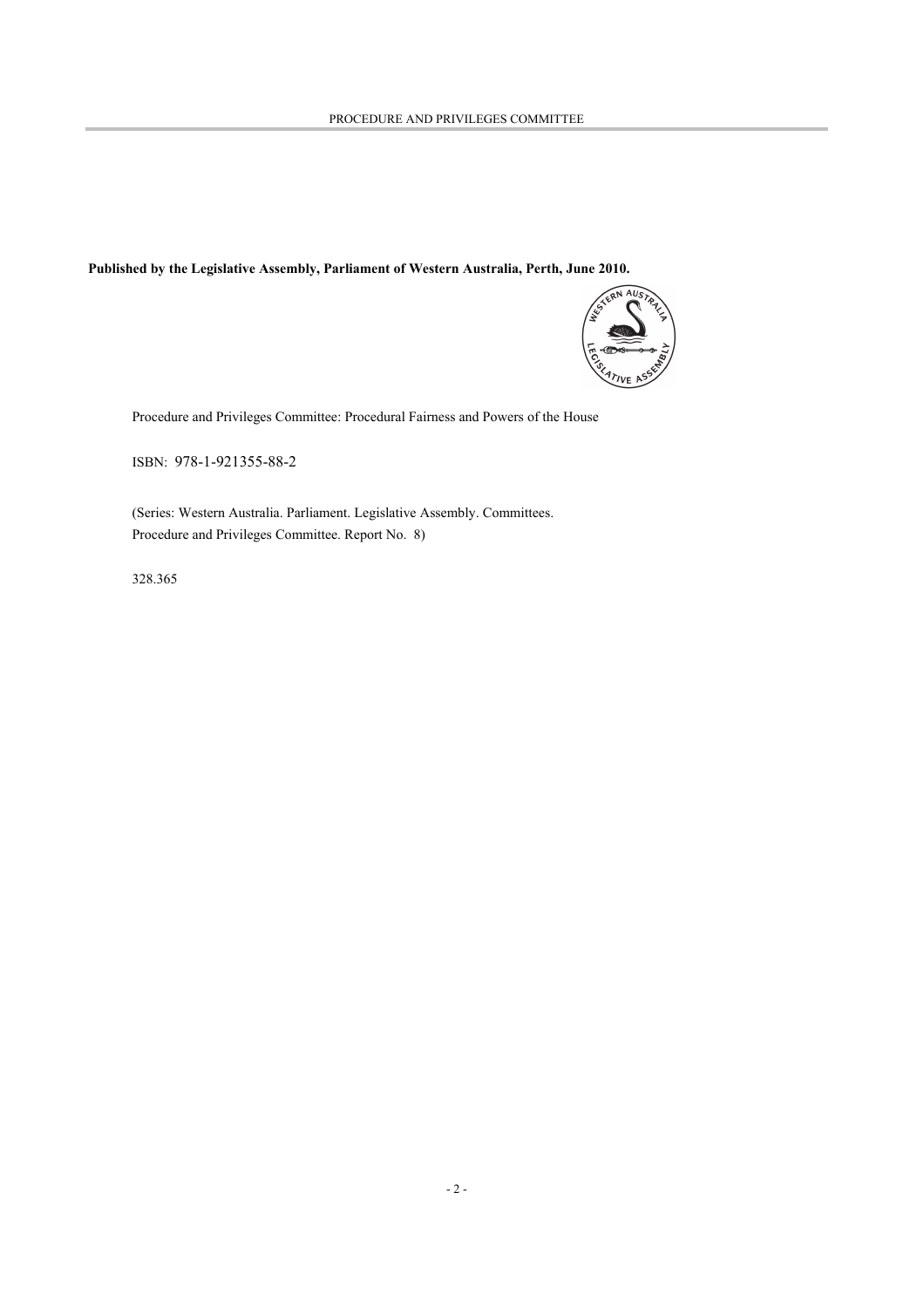# *PROCEDURE AND PRIVILEGES COMMITTEE*

# **PROCEDURAL FAIRNESS AND POWERS OF THE HOUSE**

## **Report No. 8**

Presented by: **Mr Michael Sutherland, MLA Deputy Speaker of the Legislative Assembly**  Laid on the Table of the Legislative Assembly on 24 June 2010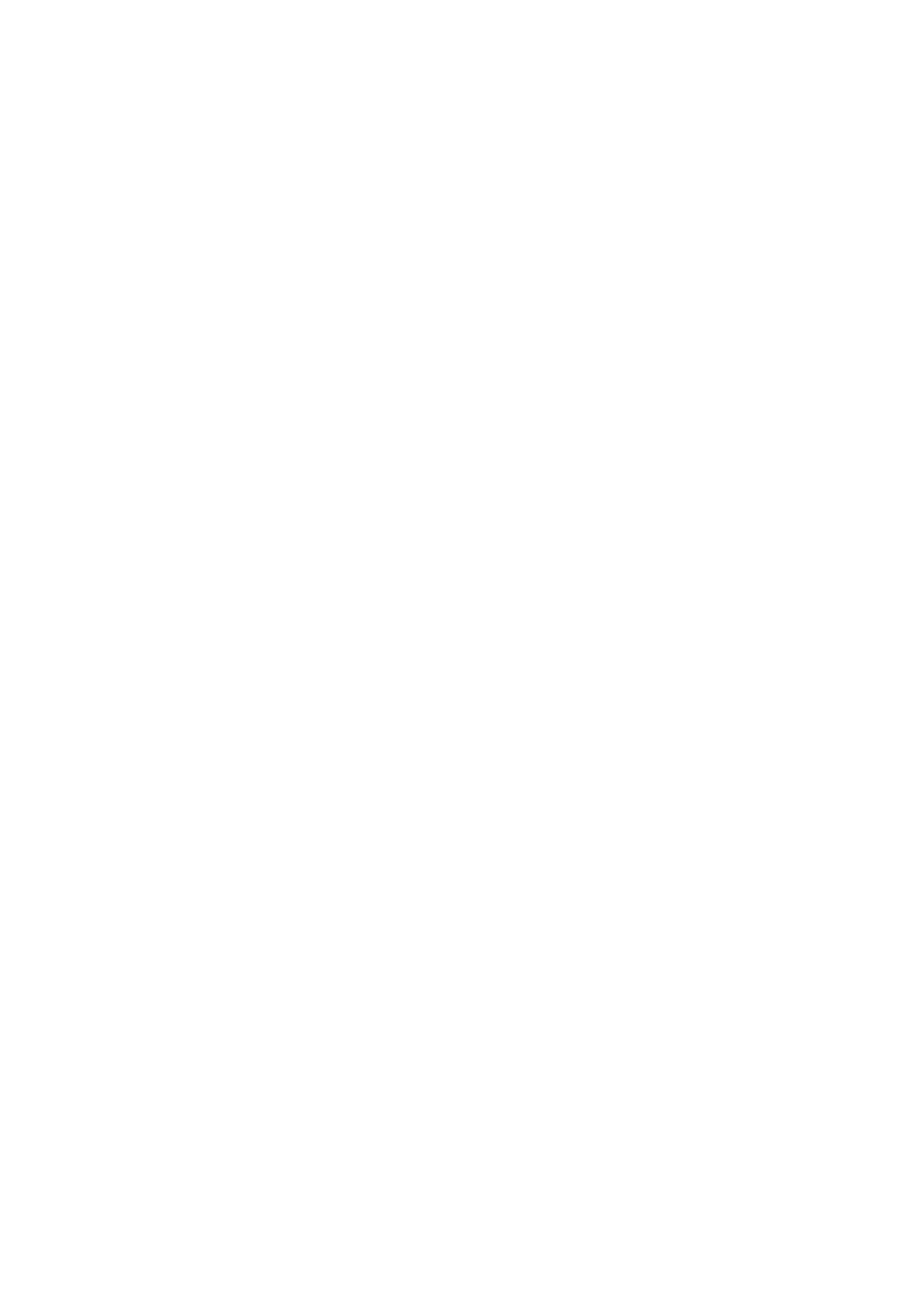## **COMMITTEE MEMBERS**

**Chairman Chairman Hon G.A. Woodhams, MLA** Speaker of the Legislative Assembly

**Deputy Chairman Example 20 Following MEA** Hon M. McGowan, MLA Member for Rockingham

**Members** Mr F.A. Alban, MLA Member for Swan Hills

> Hon F.M. Logan, MLA Member for Cockburn

Mr M.W. Sutherland, MLA Deputy Speaker of the Legislative Assembly and Member for Mt Lawley

## **COMMITTEE STAFF**

**Principal Research Officer Dr Julia Lawrinson** 

Advisers **Advisers Mr Peter McHugh,** Clerk of the Legislative Assembly

> Mr John Mandy, Deputy Clerk of the Legislative Assembly

## **COMMITTEE ADDRESS**

Procedure and Privileges Committee Legislative Assembly<br>
Parliament House<br>
Parliament House<br>
Tel: (08) 9222 7219<br>
Tel: (08) 9222 7318 Parliament House Fax: (08) 9222 7818<br>
Harvest Terrace Fax: (08) 9222 7818<br>
Harvest Terrace Fax: (08) 9222 7818 PERTH WA 6000 Website: www.parliament.wa.gov.au

Email: lappc@parliament.wa.gov.au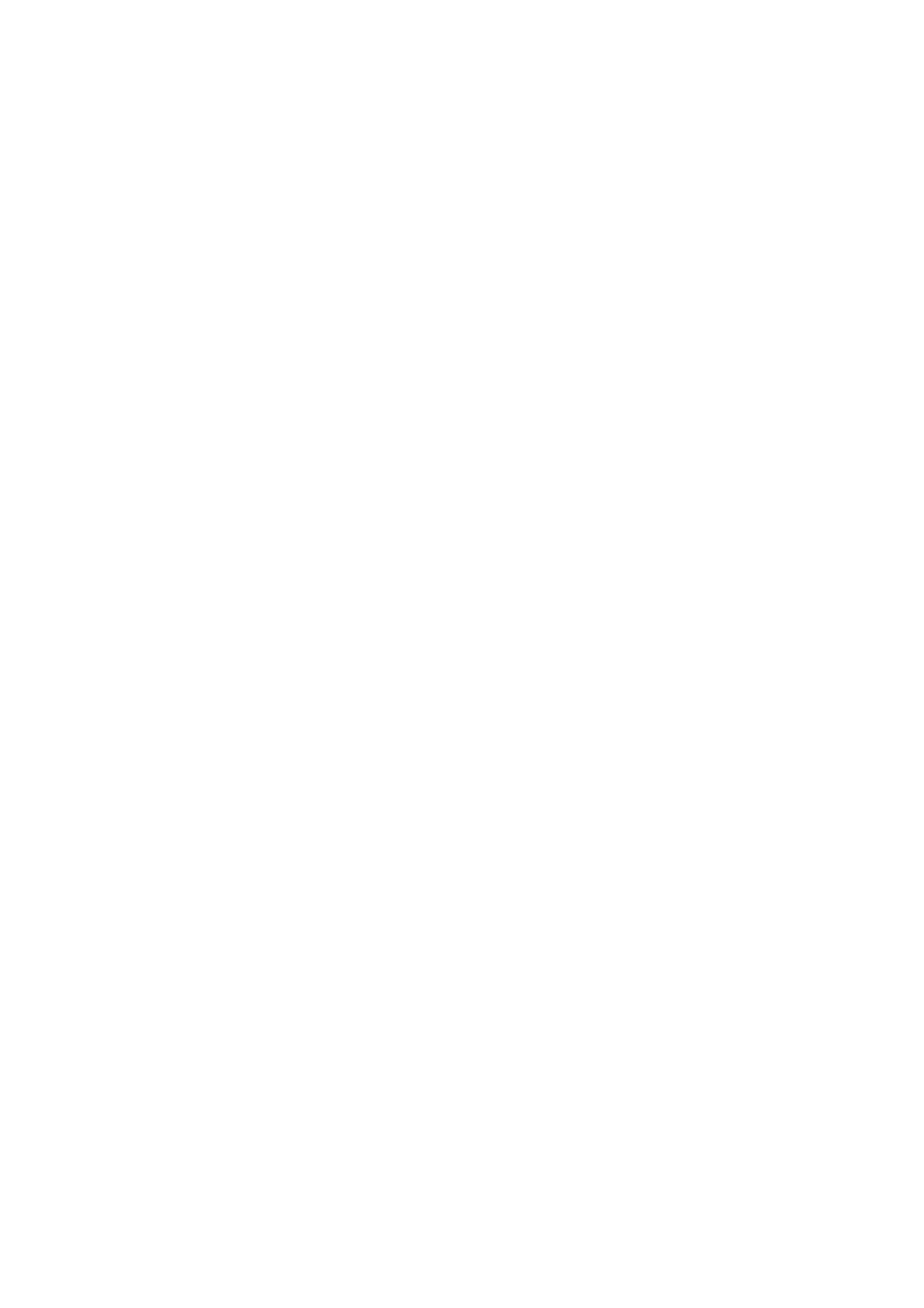## **TABLE OF CONTENTS**

| CONSIDERATION OF LINDELL AND CARNEY'S RECOMMENDATIONS IN RELATION TO THE      |  |
|-------------------------------------------------------------------------------|--|
| <b>EXAMINATION OF WITNESSES IN THE COMMITTEES OF THE LEGISLATIVE</b>          |  |
|                                                                               |  |
|                                                                               |  |
|                                                                               |  |
|                                                                               |  |
|                                                                               |  |
|                                                                               |  |
| SUMMARY: RECOMMENDATIONS FOR THE PROCEDURES OF THE COMMITTEES IN DEALING      |  |
| WITH WITNESSES ADVERSELY REFERRED TO IN COMMITTEE REPORTS 15                  |  |
|                                                                               |  |
|                                                                               |  |
|                                                                               |  |
|                                                                               |  |
|                                                                               |  |
|                                                                               |  |
|                                                                               |  |
|                                                                               |  |
|                                                                               |  |
|                                                                               |  |
| RECOMMENDATION TO THE HOUSE IN RELATION TO PENALTIES FOR CONTEMPT  19         |  |
|                                                                               |  |
|                                                                               |  |
|                                                                               |  |
|                                                                               |  |
| PROCEDURES FOR THE PROTECTION OF WITNESSES BEFORE THE COMMITTEE OF PRIVILEGES |  |
|                                                                               |  |
|                                                                               |  |
|                                                                               |  |
|                                                                               |  |
|                                                                               |  |
|                                                                               |  |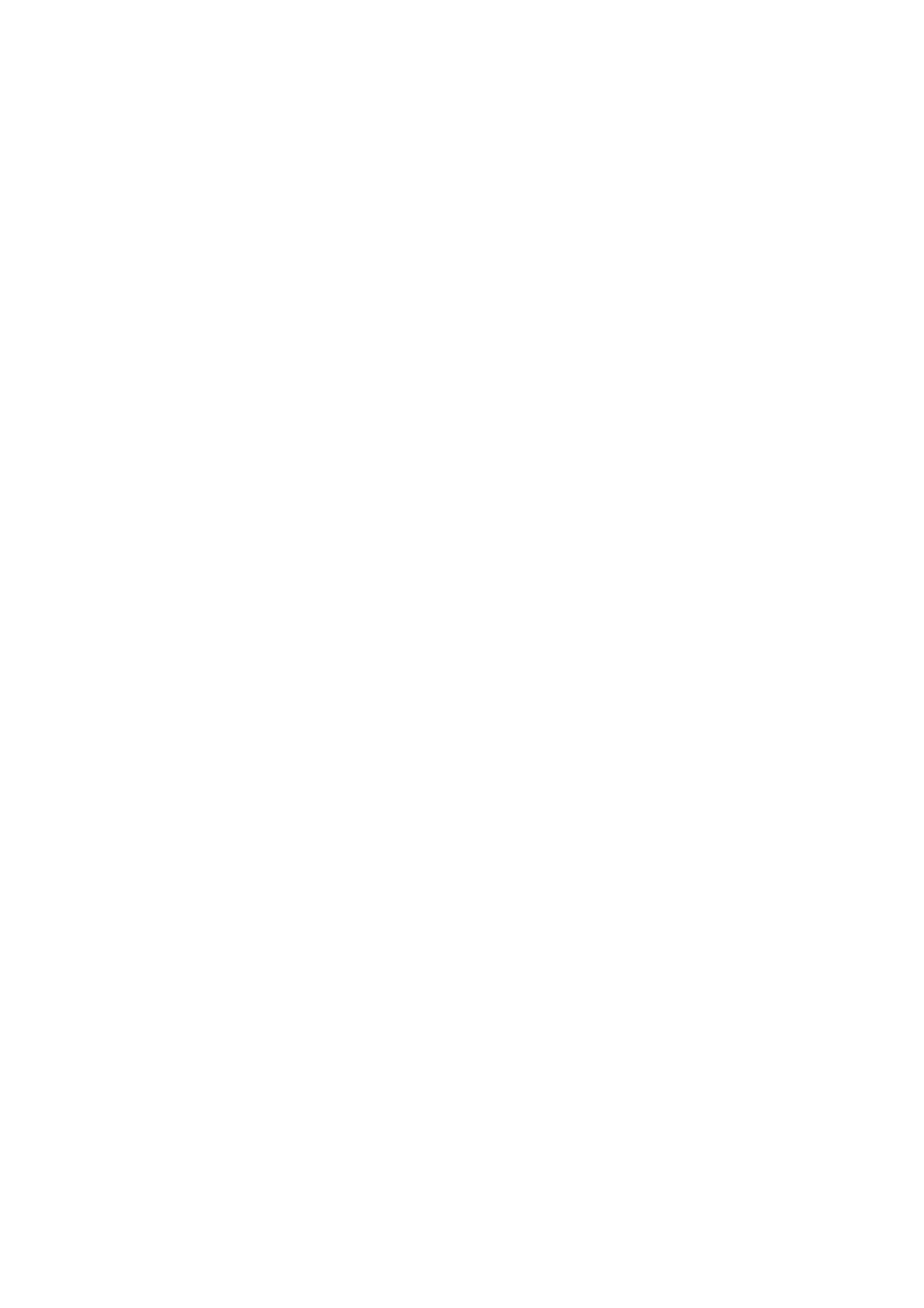## **COMMITTEE'S POWERS, FUNCTIONS AND TERMS OF REFERENCE**

Legislative Assembly Standing Order No. 284 provides the following functions, powers and terms of reference to the Procedure and Privileges Committee –

#### **Procedure and Privileges Committee**

284.(1) A Procedure and Privileges Committee will be appointed at the beginning of each Parliament to –

- (a) examine and report on the procedures of the Assembly; and
- (b) examine and report on issues of privilege; and
- (c) wherever necessary, confer with a similar committee of the Council.

(2) Membership of the committee will consist of the Speaker and four other Members as the Assembly appoints.

(3) Standing Order 278 will apply except that where possible any report of the committee will be presented by the Deputy Speaker.

(4) When consideration of a report from the committee is set down as an order of the day it will be considered using the consideration in detail procedure.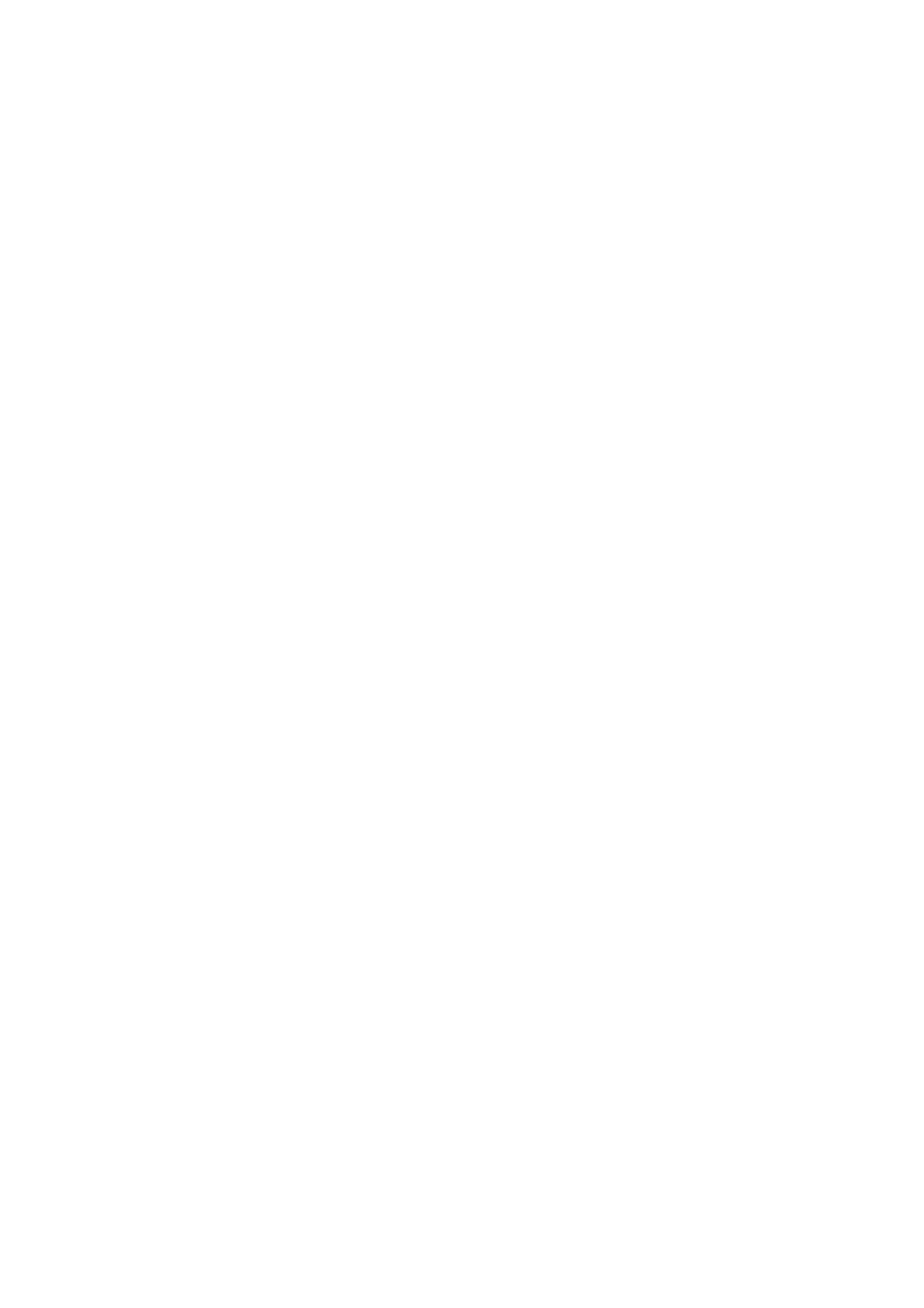### **Background**

The Procedure and Privileges Committee (PPC) has undertaken a number of investigations relating to potential or actual breaches of privilege and contempt of Parliament in recent years.<sup>1</sup> Because such investigations may initially or at some point in the investigation involve accusations against individuals, it is important that to the extent possible, procedural fairness is followed in relation to witnesses appearing before the PPC in such investigations. As the PPC has no active investigation at present, it is timely to review the procedures of committees and the House in relation to investigations involving persons who are considered to have committed a significant wrongdoing in order to determine whether there are procedures which can be improved or adopted in order to address matters of procedural fairness.

It is also important to consider the penalties that the House has, or should have, to defend itself against conduct which undermines the proper exercise of the House's legislative and other functions.

In the course of considering these matters, the Committee met with the Standing Committee on Privileges and Members' Interests at the House of Representatives, the Parliament of New South Wales' Standing Committee on Privileges and Ethics of the Legislative Assembly and the Privileges Committee of the Legislative Council. The Committee also discussed relevant issues with Mr Bret Walker,  $SC<sub>1</sub><sup>2</sup>$  and Professor Greg Craven.<sup>3</sup> The Committee thanks each of these parties for their valuable opinions and insights into contempt, procedural fairness and other relevant matters.

#### *Procedural fairness*

 $\overline{a}$ 

Procedural fairness in relation to adversarial court proceedings describes the conditions desirable for an investigation to have a fair outcome. These conditions include:

- adequate notice being given to accused persons;
- only relevant matters to be considered in investigation;

<sup>1</sup> See for example *Inquiry into Allegations Associated with the Removal of 'The Cliffe' from the State Register of Heritage Places*, September 2009; *Inquiry into the Member for Murchison-Eyre's Unauthorised Release of Committee Documents and Related Matters*, June 2007.

 $2^2$  Bret Walker, SC, is one of Australia's leading barristers. He is past president of the NSW Bar Association and the Law Council of Australia, and is editor of the NSW Law Reports. He has provided advice to the Privileges Committee of the Senate, the Legislative Council of New South Wales and the Legislative Council of Victoria on a variety of matters pertaining to parliamentary privilege and the powers and immunities of Parliament.

<sup>&</sup>lt;sup>3</sup> Professor Greg Craven, B.A., LL.B., LL.M., was the Foundation Dean at the School of Law, Notre Dame University, Fremantle, and has also held the position of Professor of Government and Law at Curtin University and Reader in Law at Melbourne University. He served as Crown Counsel to the Victorian Government from 1992–95. He is Vice Chancellor of the Australian Catholic University, Sydney.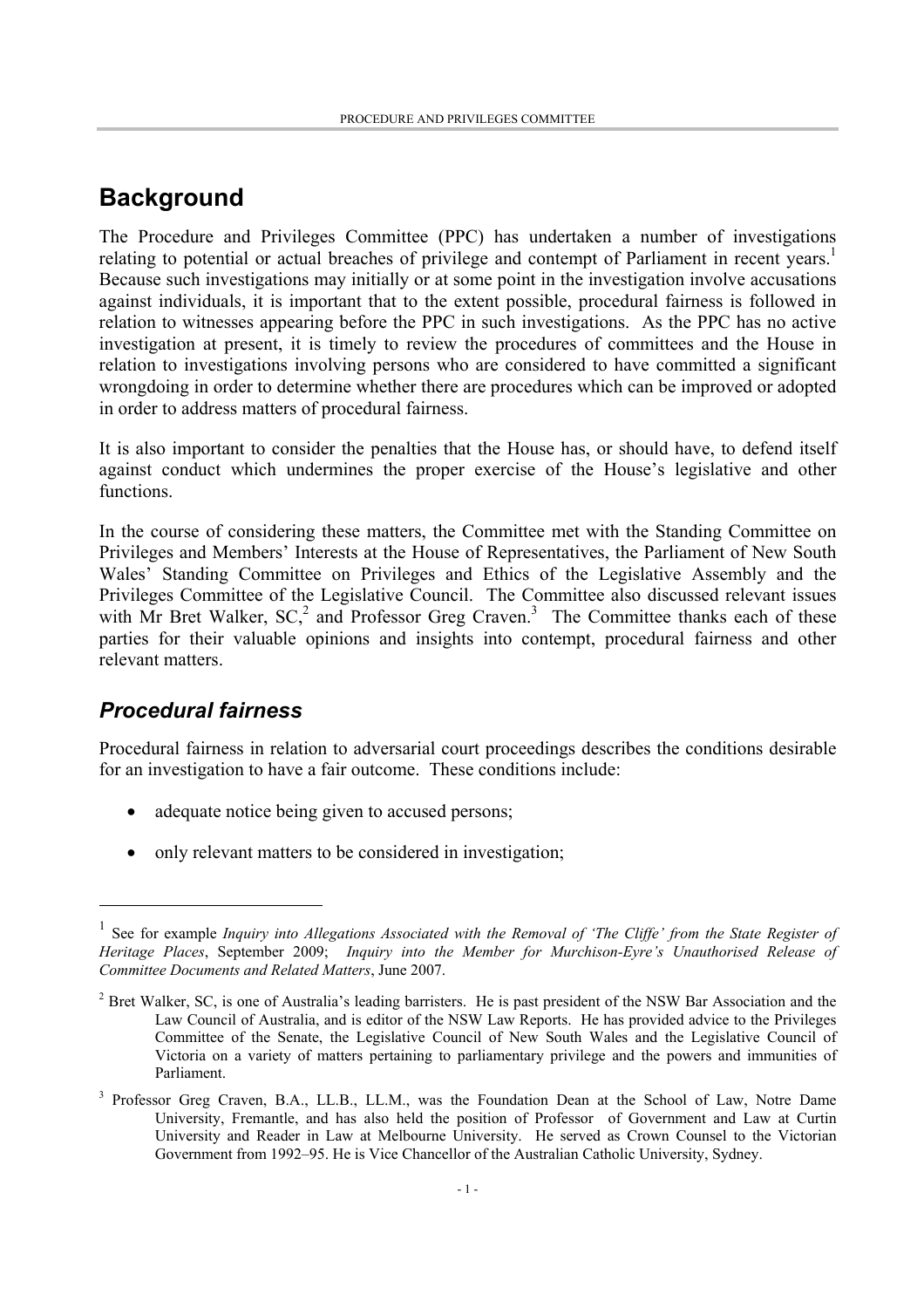- decision-makers being unbiased and acting with good faith; and
- the opportunity for the accused to respond.

Such considerations are particularly important issues for privileges committees, and indeed for other committees when accusations are made against individuals or organisations. While standing and select committees are not usually placed in a position of recommending penalties in relation to individuals or organisations, the publicity associated with their inquiries and recommendations can have a significant effect on individuals and organisations. Nevertheless, these issues are most frequently brought to light by the procedures of privilege committees, which investigate Members of Parliament and members of the public in relation to contempt, often in highly publicised circumstances.

Matters of procedural fairness have recently been reported on by the House of Representatives' Standing Committee on Privileges and Members' Interests, and new procedures adopted by the House in November 2009. In response to a request by the House of Representatives' Committee of the 41<sup>st</sup> Parliament, constitutional and parliamentary law academics Professors Geoffrey Lindell and Gerard Carney produced a paper in February 2007 which outlined possible measures the House of Representatives and its privileges committee might adopt to ensure procedural fairness principles were applied to witnesses before the committee.

Although Professors Lindell and Carney consider that it is 'not possible for the House or its committees to accord procedural fairness for those accused of serious contempt at the level which contemporary standards of justice require', $4$  they made a series of recommendations which the House of Representatives considered, before adopting procedures for the examination of witnesses in November 2009.<sup>5</sup> Their recommendations will be examined in detail later in this report.

#### *Penalties in the Legislative Assembly of Western Australia*

l

The current range of penalties available to the House is limited by the *Parliamentary Privileges Act 1891*, the Standing Orders and precedent. The Legislative Council of Western Australia's Select Committee of Privilege, in its November 2007 special report *Select Committee of Privilege*  on a Matter Arising in the Standing Committee on Estimates and Financial Operations, <sup>6</sup> examined the provisions for penalties for contempt of Parliament in a Western Australian context. In summary, the Council committee suggested that the range of penalties for contempt for Members of Parliament included:

• the imposition of a fine, as provided for in section 8 of the *Parliamentary Privileges Act 1891*;

<sup>&</sup>lt;sup>4</sup> Carney, G and Lindell, G, 'Review of Procedures of the House of Representatives Relating to the Consideration of Privilege Matters and Procedural Fairness', February 2007, pp1-2.

<sup>5</sup> see Albanese, A., Leader of the House, Parliament of Australia, House of Representatives, *Parliamentary Debates* (Hansard), 25 November 2009, pp12890-12891.

<sup>&</sup>lt;sup>6</sup> Select Committee of Privilege, Select Committee of Privilege on a Matter Arising in the Standing Committee on Estimates and Financial Operations, Legislative Council, Western Australia, November 2007; tabled 13 November 2007.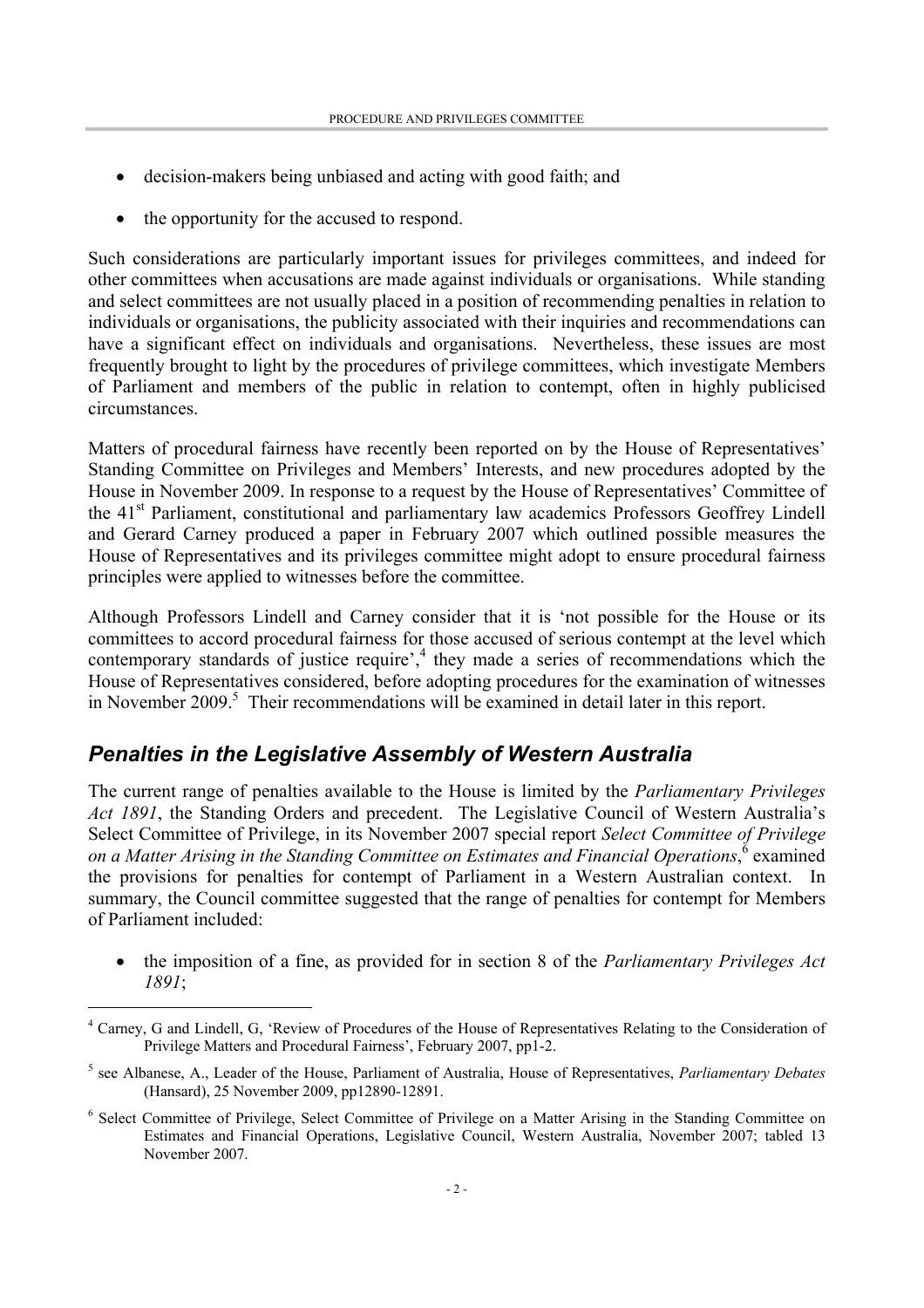- suspension, as part of a House's 'inherent ability to regulate and discipline its own membership', although possibly not without pay:  $<sup>7</sup>$ </sup>
- expulsion;
- reprimand and admonition;
- censure;
- imprisonment;
- seeking an apology;
- exclusion from the precincts of Parliament. $8$

In relation to punishment for non-members, the Council committee was of the view that the House's powers were limited to 'relatively light' punishments in most cases, such as ordering an apology in writing or at the bar of the House; reprimand, admonishment or censure at the bar of the House; or banning offending persons from the precincts of Parliament. More serious punishments included imprisonment under section 1 of the *Parliamentary Privileges Act 1891* in the case of serious contempt, or directing the Attorney General to prosecute any contempt which is punishable by law pursuant to section 15 of the *Parliamentary Privileges Act 1891*.<sup>9</sup> The Council's report recommended 'urgent action' by the Legislative Council to 'expand (or clarify) [its] punitive powers'.<sup>10</sup>

In addition, the Council noted that the *Criminal Code* (Western Australia) contains a number of offences 'that would also be considered contempts of the Parliament', and which 'sit somewhat uncomfortably in the context of parliamentary privilege'.<sup>11</sup>

Your Committee concurs in large measure with those expressed views while noting that there are some differences of view in relation to such matters as the extent of the power to fine and suspension without pay.

The *Parliamentary Privileges Act 1891* applies equally to the Legislative Assembly, although the Standing Orders in relation to fining are different. Standing Order 55 provides that if a person is

 $\overline{a}$ 

<sup>7</sup> Select Committee of Privilege, *Select Committee of Privilege on a Matter Arising in the Standing Committee on Estimates and Financial Operations*, Legislative Council, Western Australia, November 2007, pp 27 and 31-33.

<sup>8</sup> A full discussion of these penalties is contained in the Select Committee of Privilege, Select Committee of Privilege on a Matter Arising in the Standing Committee on Estimates and Financial Operations, Legislative Council, Western Australia, November 2007, pp23-42.

<sup>9</sup> Select Committee of Privilege, Select Committee of Privilege on a Matter Arising in the Standing Committee on Estimates and Financial Operations, Legislative Council, Western Australia, November 2007, pp 41-42.

 $10$  Ibid., p v.

 $11$  Ibid., p 38.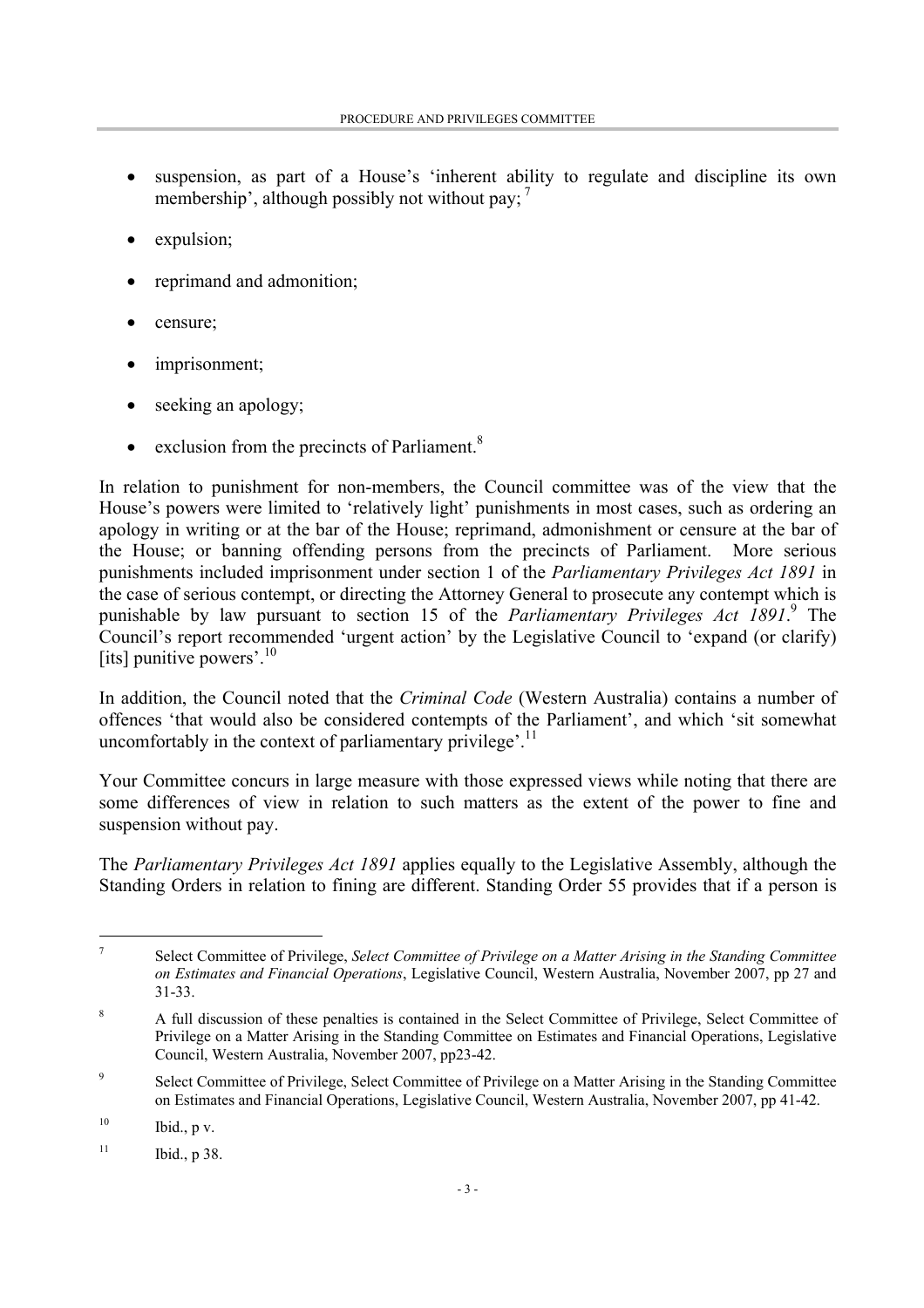declared guilty of contempt for an offence specified in section 8 of the *Parliamentary Privileges*  Act 1891,<sup>12</sup> they may be fined a penalty:

of such amount as the Assembly orders, and if the fine is not immediately paid, the offender may be imprisoned in the custody of the Sergeant-at-Arms, in such place within the State as the Assembly directs, until the fine is paid, or until the end of the then existing session or such lesser period as the Assembly orders.

However, if the contempt is not one described in section 8 of the *Parliamentary Privileges Act 1891*, the House is limited by Standing Order 56 to imposing a fine 'not exceeding one hundred dollars'. If the fine is not paid, the person may be committed to the custody of the Sergeant-at-Arms 'in such a place within the State as the Assembly directs' for a period not exceeding fourteen days. The Procedure and Privileges Committee's view, which will be discussed further below, is that the provisions in relation to fines are inadequate.

<sup>12</sup> Parliamentary Privileges Act 1891, s 8*:* 

 $\overline{a}$ 

Disobedience to any order of either House or of any Committee duly authorised in that behalf to attend or to produce papers, books, records, or other documents, before the House or such Committee, unless excused by the House in manner aforesaid.

Refusing to be examined before, or to answer any lawful and relevant question put by the House or any such Committee, unless excused by the House in manner aforesaid.

The assaulting, obstructing, or insulting any Member in his coming to or going from the House, or on account of his behaviour in Parliament or endeavouring to compel any Member by force, insult, or menace to declare himself in favour of or against any proposition or matter depending or expected to be brought before either House.

The sending to a Member any threatening letter on account of his behaviour in Parliament.

The sending a challenge to fight a Member.

The offering of a bribe to, or attempting to bribe a Member.

The creating or joining in any disturbance in the House, or in the vicinity of the House while the same is sitting, whereby the proceedings of such House may be interrupted.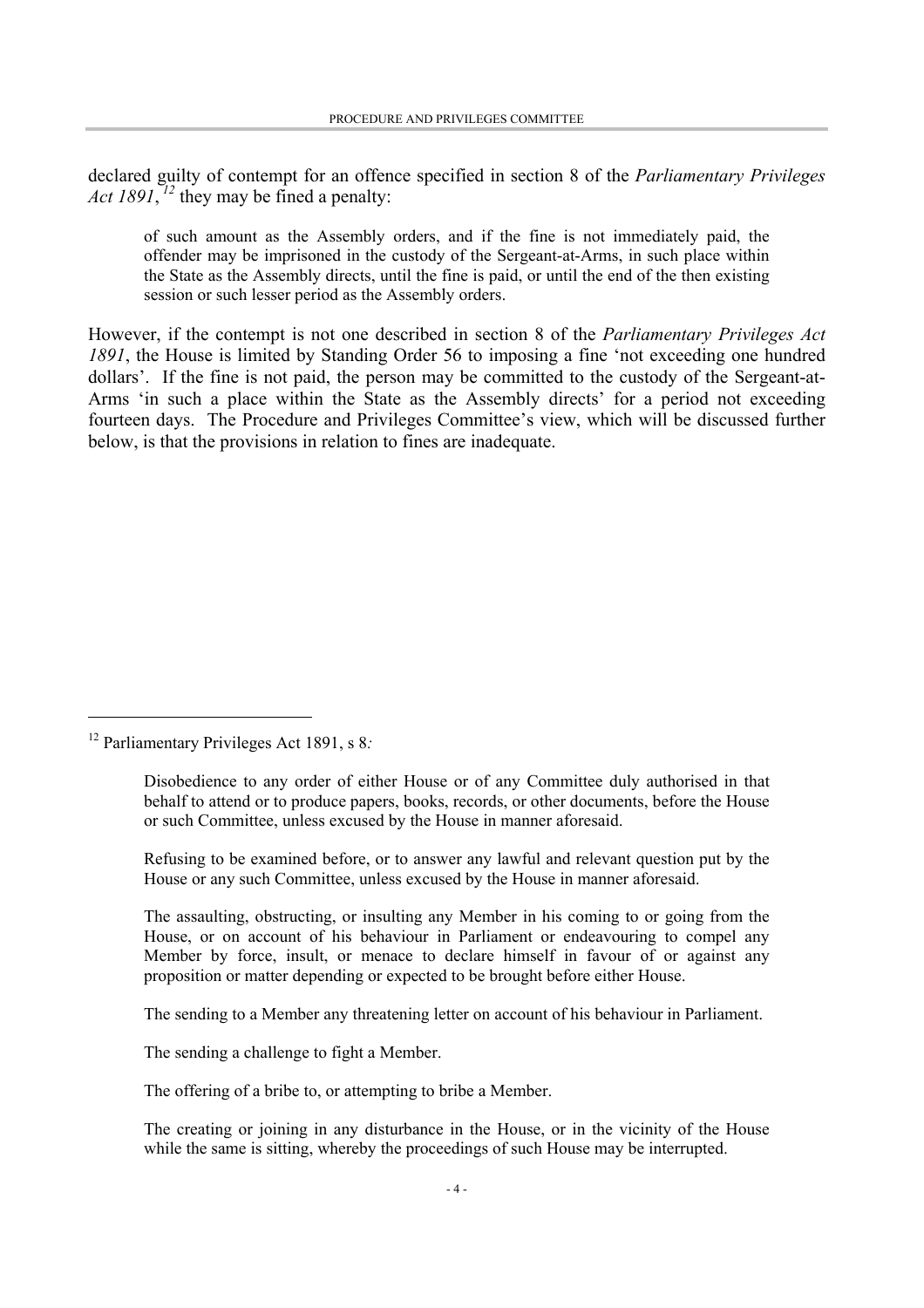### **Procedural fairness and the House of Representatives**

On 23 February 2007, Professors Geoffrey Lindell and Gerard Carney presented a paper to the Standing Committee on Privileges of the House of Representatives which reviewed 'the procedures relating to the consideration of privilege matters in the House of Representatives having regard to issues of natural justice and procedural fairness' and making 'suggestions for changes to existing procedures'.<sup>13</sup> Lindell and Carney stated at the outset that the House of Representatives and its privileges committee were not bound in law to comply with the rules of procedural fairness that apply to administrative bodies and tribunals, nor was it possible for the House or the committee to adhere to such rules.14 Because of this, the authors suggested a range of measures that would bring the House or Representatives and its privileges committee closer to a standard of procedural fairness as practised by the courts. These were covered under the following broad areas:

- 1. Transferring the penal jurisdiction of the House of Representatives to the courts;
- 2. Having the House of Representatives adopt a range of guidelines for the privileges committee to 'provide a high level of procedural fairness when investigating and determining allegations of contempt';  $15$  and
- 3. Recommending that the House of Representatives adopt procedures for dealing with reports from the privileges committee on matters of contempt.

Detailed commentary and conclusions in relation to the latter two areas will be considered later in this report.

The privileges committee of the 42<sup>nd</sup> Parliament, now known as the Committee of Privileges and Members' Interests, released a discussion paper in October 2008, which sought feedback from the secretariat of the House of Representatives' committee, as well as feedback from the Clerk and the Deputy Clerk of the House of Representatives, on Lindell and Carney's 2007 recommendations. The October 2008 report also sought wider comment on the proposed procedures for witness protection in order to allow the committee to finalise its recommendations to the House of Representatives.<sup>16</sup> The Chair's introduction to the report noted that while the Clerk and Deputy Clerk 'did not support the transfer of the penal jurisdiction of the House of Representatives from the House to the courts', they did support 'appropriate procedures for the Committee of Privileges and Members' Interests to ensure the protection of procedural fairness and natural justice and considered the procedures proposed in the secretariat paper were reasonable'.<sup>17</sup>

l

<sup>&</sup>lt;sup>13</sup> Carney, G and Lindell, G, 'Review Of Procedures Of The House Of Representatives Relating To The Consideration Of Privilege Matters And Procedural Fairness', February 2007, p1.

 $14$  Ibid., pp1-2.

 $15$  Ibid., p2.

<sup>16</sup> Standing Committee on Privilege and Members Interests, *Review of the Procedures of the Committee*, Commonwealth of Australia, Canberra, October 2008, see pp7-8.

<sup>17</sup> Ibid., p8.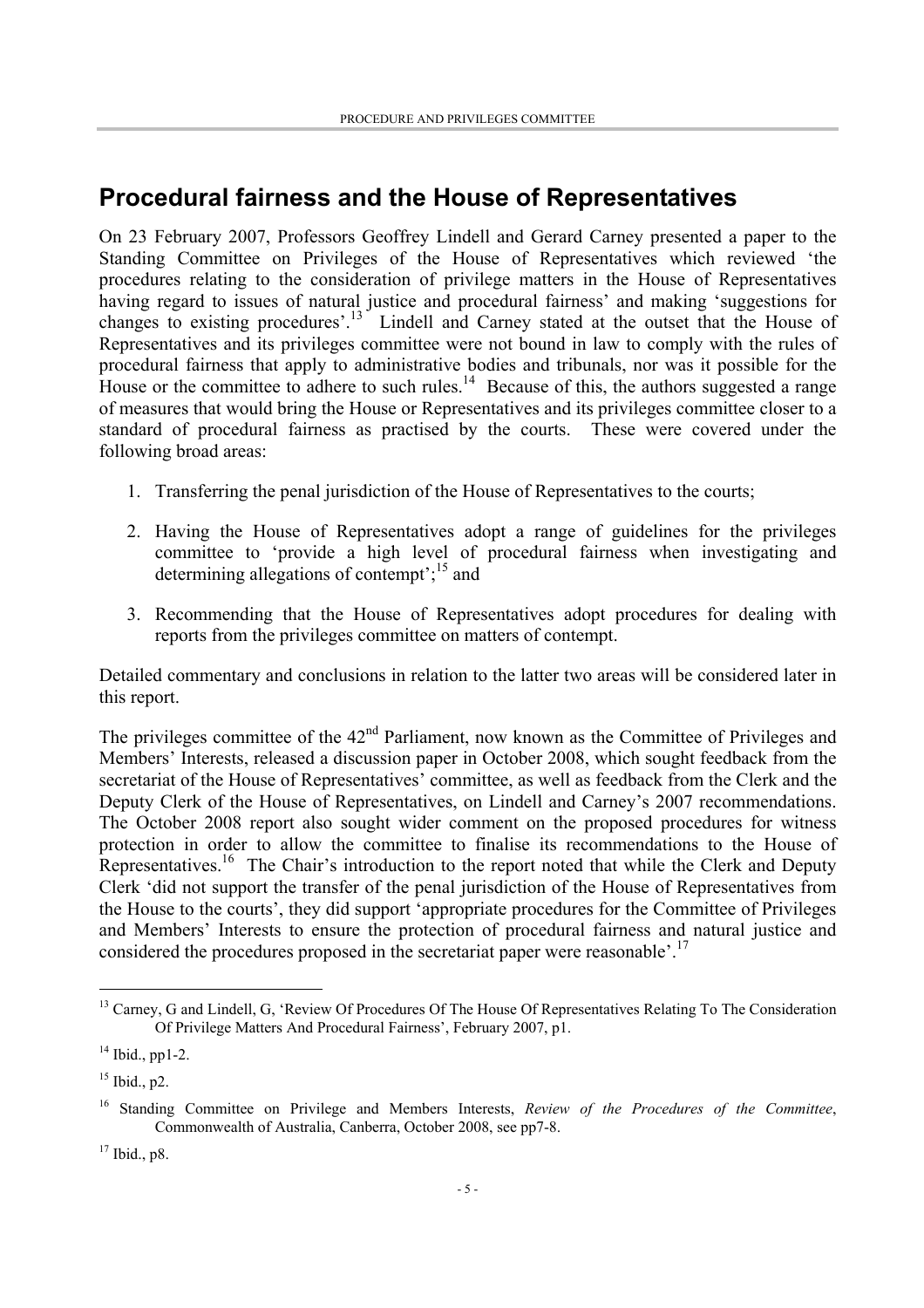In September 2009, the Committee of Privileges and Members' Interests delivered a report on proposed procedures in relation to consideration of privilege matters and procedural fairness, and recommended that the House adopt the proposed procedures.<sup>18</sup>

The procedures were adopted by the House on 25 November 2009,<sup>19</sup> and are reproduced at Appendix Two. The approach taken by your Committee has taken into account these procedures.

In the next section, the existing provisions of the Legislative Assembly in relation to the examination of witnesses will be examined against Lindell and Carney's recommendations, and conclusions put forward in relation to whether or not the procedures should be altered.

### **Consideration of Lindell and Carney's recommendations in relation to the examination of witnesses in the committees of the Legislative Assembly of Western Australia**

#### *Existing processes*

 $\overline{a}$ 

The Legislative Assembly possesses considerable powers and protections under the law of parliamentary privilege. Some of the law is codified in legislation, and some is imported into Western Australian law from the law applicable to the UK House of Commons.<sup>20</sup> Committees, as creatures of the House, also have certain powers and immunities, which include requiring the appearance of witnesses and compelling the production of documents.<sup>21</sup> The law has evolved to ensure that the proper functioning of Parliament and its committees is supported, and that Parliament is able to obtain the information necessary for its lawmaking and inquiry processes.

Section four of the *Parliamentary Privileges Act 1891* provides the statutory basis for the attendance of persons before the House or its committees, and for the House to send for papers and records.<sup>22</sup> Standing Order 264 provides the House's authorisation for every committee to

<sup>18</sup> Standing Committee on Privilege and Members Interests, *Procedures of the Committee and the House in Relation to Consideration of Privilege Matters and Procedural Fairness*, Commonwealth of Australia, Canberra, September 2009.

<sup>19</sup> Albanese, A., Leader of the House, Parliament of Australia, House of Representatives, *Parliamentary Debates* (Hansard), 25 November 2009, pp12890-12891.

<sup>20</sup> see *Parliamentary Privileges Act 1891* (Western Australia); *Constitution Act 1889*; *Constitution Acts Amendment Act 1889*.

<sup>21</sup> *Parliamentary Privileges Act 1891,* ss4-5.

<sup>&</sup>lt;sup>22</sup> Section 8 of the *Parliamentary Privileges Act 1891* also provides for the House to fine for contempt in the event of a witness refusing to produce requested 'papers, books, records, or other documents' or in the event of a witness refusing to either appear before a committee or to answer 'any lawful and relevant question'.<sup>22</sup> In the event of a witness being unable to pay a fine determined by the House, the section provides for the imprisonment of a witness 'as the House may direct until such fine shall have been paid, or until the end of the then existing session or any portion thereof<sup>2.22</sup> While power to imprison has not been exercised by the Legislative Assembly since November 1904, the potential for a fine to be imposed, or imprisonment to attend upon failure to pay such a fine, may cause anxiety in witnesses, particularly where there is no requirement for the House to follow procedures of natural justice.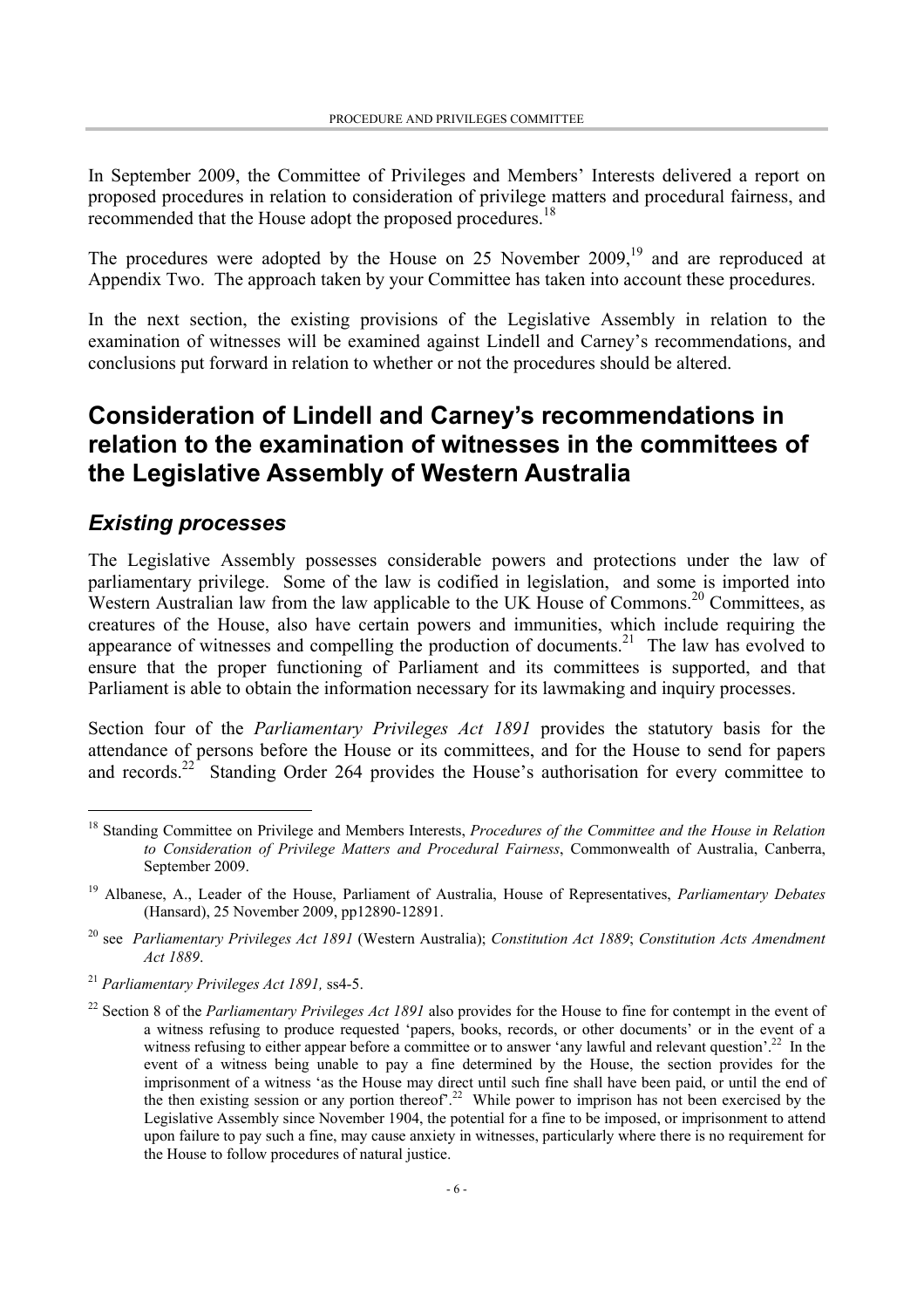send for persons, papers and records as necessary.23 Section five of the *Parliamentary Privileges Act 1891* provides the statutory basis for persons to be summonsed to attend the House or its committees, and Standing Order 265 similarly provides the authorisation for committees to exercise this power as necessary.<sup>24</sup>

The existing procedures for the examination of witnesses in the Legislative Assembly's committees are set out in the Speaker's Procedural Rules, which are provided for in Standing Order 267. The Speaker's Procedural Rules are reproduced in Appendix One.

#### *Lindell and Carney's Recommendations*

In this section your Committee considers the specific resolutions proposed by Lindell and Carney in 2007 for adoption by the House of Representatives; provides commentary from a Western Australian perspective; and reaches a conclusion in relation to each recommendation.

#### **Accused persons and suspects**

#### **Lindell and Carney Recommendation 125**

**All committee hearings should be held in public subject to a discretion to hear evidence in private in appropriate cases.**

**Commentary:** This is already the practice of the Legislative Assembly's committees, including the Procedure and Privileges Committee. However, it should be recognised that because of the nature of some Procedure and Privileges Committee investigations, and particularly the risk of untested allegations in relation to Members and others being circulated by the media, the benefit of hearings being conducted in public needs to be weighed carefully against the potential unwarranted damage to reputations or interests.

**Conclusion:** No change to the current practice in the Western Australian Legislative Assembly is necessary.

#### **Lindell and Carney Recommendation 2**

l

**A transcript of all evidence presented to the committee should be published as soon as possible, subject to a discretion to withhold evidence taken in private. The transcript should also be presented to the House with the committee's report.**

**Commentary:** While this is already the practice of the Legislative Assembly's committees, the PPC considers that the publication of transcripts concerning the conduct of a Member of Parliament, a member of the public or a corporation should be treated differently from those concerned with public policy. As an example, in order not to contaminate evidence yet to be

<sup>&</sup>lt;sup>23</sup> Standing Order 264: 'A committee has power to send for persons, papers and records'.

<sup>&</sup>lt;sup>24</sup> Standing Order 265: 'If resolved by the committee, the Chairman will authorise the Clerk of the Assembly to summon a witness to be examined by the committee'.

<sup>&</sup>lt;sup>25</sup> Note: this numbering is for ease of reference, and does not reflect the numbering in the original.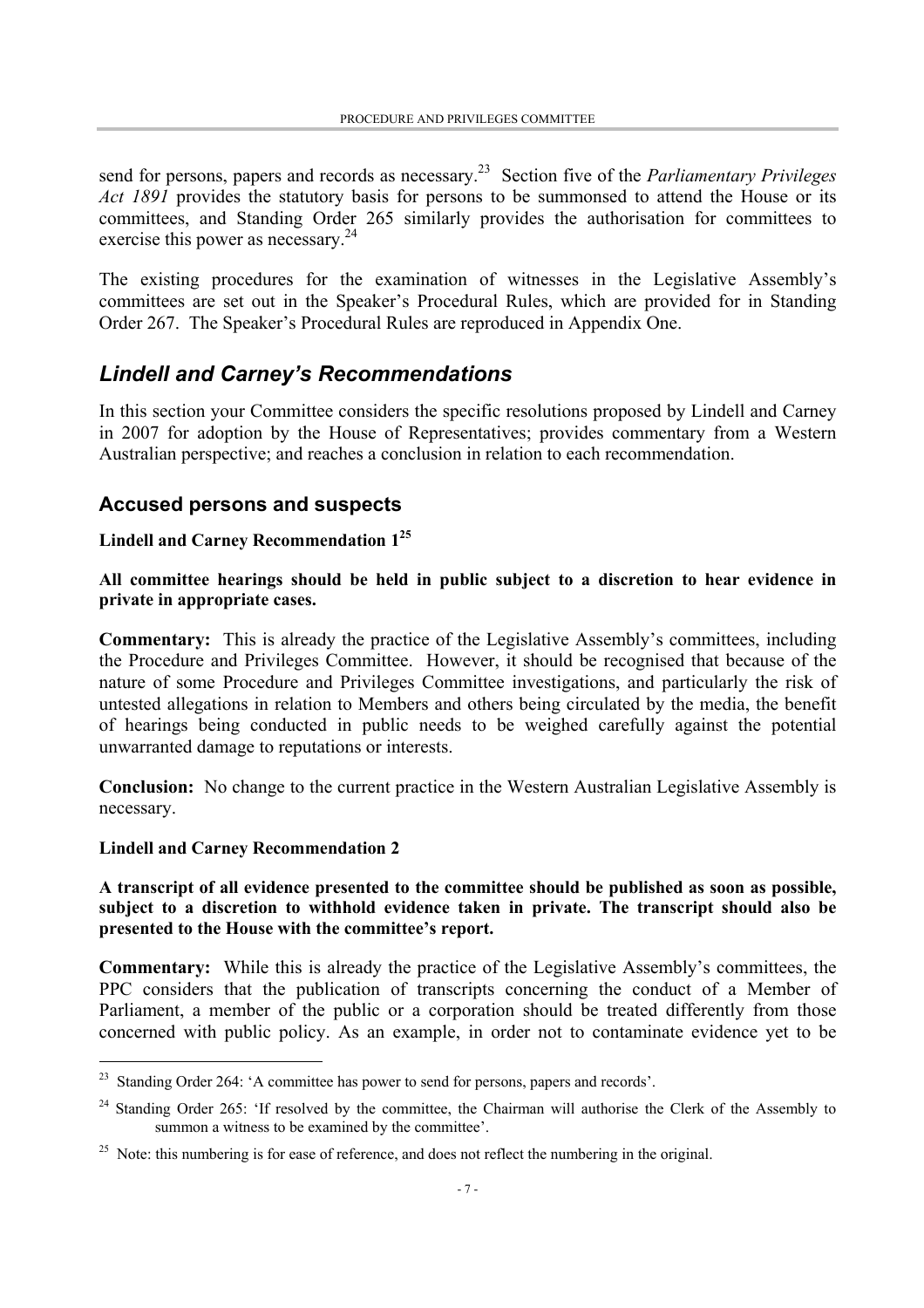given, the PPC may decide that certain evidence should not be released before other evidence is given.

It is worth observing that Lindell and Carney's arguments derive from assumptions made about the desirability of procedural fairness procedures as practised in adversarial systems of justice. The inquisitorial nature of PPC inquiries is significantly different from adversarial systems but that does not mean it is inappropriate.

**Conclusion:** No change to the current practice in the Western Australian Legislative Assembly is necessary.

#### **Lindell and Carney Recommendation 3**

l

#### **Committee members should be disqualified for apparent bias.**

**Commentary:** There is no formal requirement in the Standing Orders for committee members to absent themselves from committee meetings in the event that there is real or perceived bias in relation to the subject matter of an inquiry or the examination of a witness.

Standing Order 254 provides that a Member will not participate in a committee if the Member has a direct pecuniary interest in the matters being investigated by the committee, unless the interest has been declared in the Assembly. There are several ways a 'declaration' can be made, including by way of the Member's financial return, a personal explanation in the House or in debate on a particular matter. It is the responsibility of an individual Member to declare such a pecuniary interest.

Where a Member has another type of interest in a matter under inquiry, practice has been that the Member declares the interest, and the committee and the Member consider what action (if any) is to be taken. If the association is considered to be such that it warrants the Member's exclusion from committee proceedings pertaining to that matter, the Member may voluntarily exclude him or her self from these proceedings or the committee may report this matter to the Assembly for its consideration—a committee cannot vote to exclude a Member from its proceedings.

There have been a number of instances where Members have excluded themselves from inquiries, or declared interests, either in their committees or in the Legislative Assembly. As an example, the Hon Mark McGowan voluntarily excluded himself from your Committee's *Inquiry into Matters Associated with the Removal of 'The Cliffe' from the State Register of Heritage Places* in August 2009, as he was of the opinion that as he had prosecuted the case for the inquiry in the House, it was inappropriate that he should also be involved in the investigation.<sup>26</sup> In another instance, when John McGrath was appointed as Chair of the Joint Standing Committee on the Review of the Racing and Wagering Western Australia Acts Committee, he declared his interest in the racing industry 'as a breeder, as an owner and as a hobby trainer'.<sup>27</sup> It is appropriate for the

<sup>26</sup> See M.W. Sutherland, Deputy Speaker, Legislative Assembly, Western Australia, *Parliamentary Debates* (Hansard), 17 September 2009, pp 7251b-7254a.

<sup>27</sup> J.E. McGrath, Legislative Assembly, Western Australia, *Parliamentary Debates* (Hansard), 24 September 2010, p 7710d.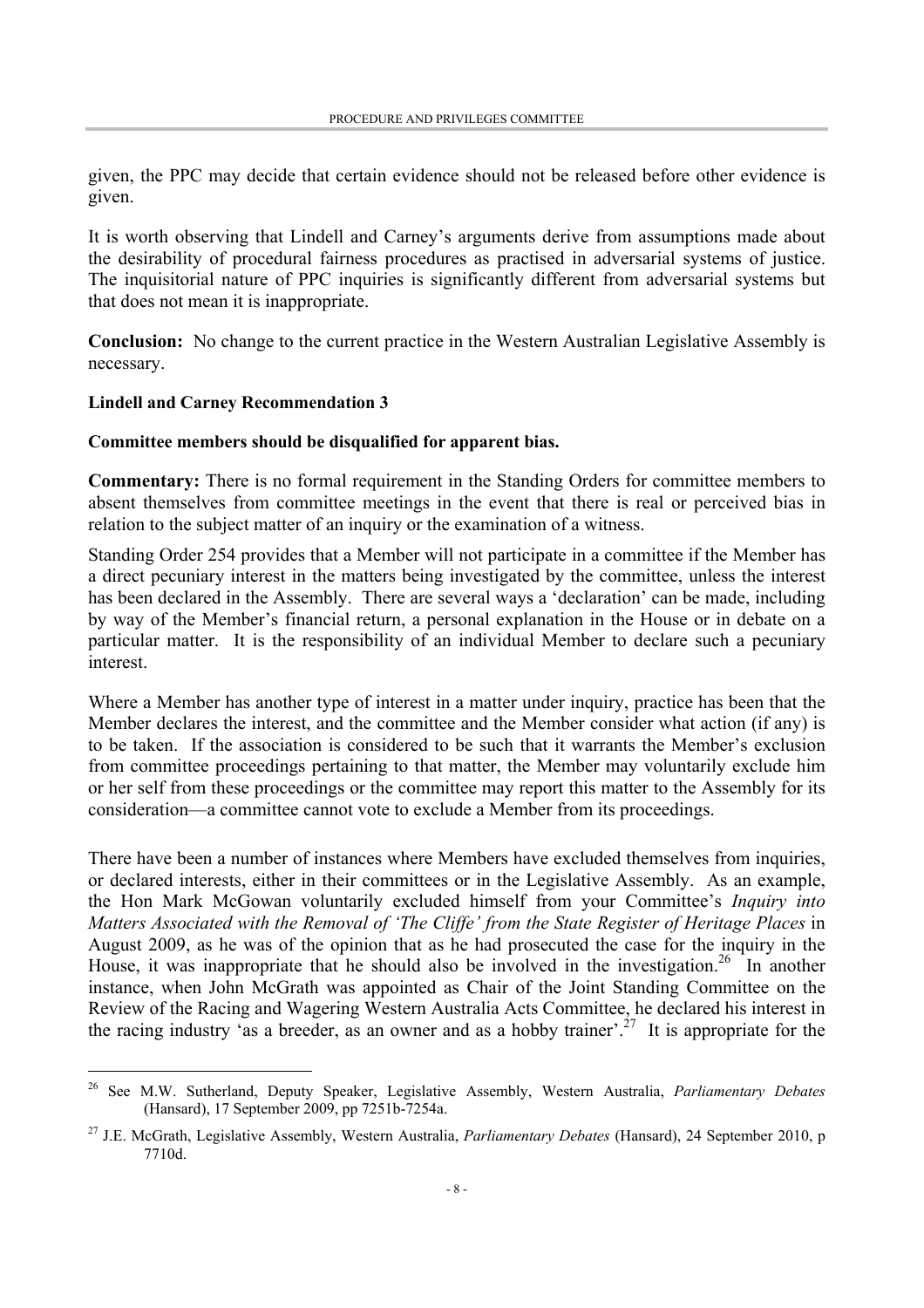committee and the Member to consider on a case-by-case basis whether the Member ought to recuse themselves or not.

It should be noted that Members of Parliament are elected because they hold a range of views, and that it is neither possible nor desirable for Members to contend that they are disinterested parties. That does not mean that they cannot, together with their colleagues, properly weigh evidence or recommend appropriate penalties.

**Conclusion:** No change to the current practice in the Western Australian Legislative Assembly is recommended.

#### **Lindell and Carney Recommendation 4**

**Any person who is the subject of proposed investigation by the committee must be notified in advance of the specific nature of the allegations made against them, preferably formulated as a specific charge, or if this is not possible, of the general nature of the issues being investigated, in order to allow them to respond.**

**Commentary:** The Procedure and Privileges Committee indicates to a witness evidence which would indicate wrongdoing on their behalf, or this may be clear from the terms of reference or the nature of the inquiry. Although there may be no formulation of a specific charge, a witness is nevertheless made aware of the precise nature of the allegations made against them.

**Conclusion:** It is recommended that in the event of significant adverse allegations being made against a person, that all Legislative Assembly committees notify that person of the allegations that have been made against them at the time the committee deems appropriate.

#### **Lindell and Carney Recommendation 5**

#### **Persons charged with specific allegations against them must be given a reasonable time to prepare their response.**

**Commentary:** The practice of the Procedure and Privileges Committee has varied according to circumstances. If there are specific allegations made then reasonable time is given for preparation of a response. That does not preclude, however, the prospect that the PPC may wish to hear a witness<sup>'</sup> version of events before deciding whether allegations will be pursued. This is harder to provide for with oral evidence, where a question might be put to a witness in relation to evidence which has just been given.

**Conclusion:** It is recommended that in the event of specific allegations being made against a person, that all Legislative Assembly committees allow a person reasonable time to prepare their response.

#### **Lindell and Carney Recommendation 6**

**Right of the accused to be present throughout whole proceedings, save for deliberative sessions and subject to a discretion to exclude when proceedings held in private.**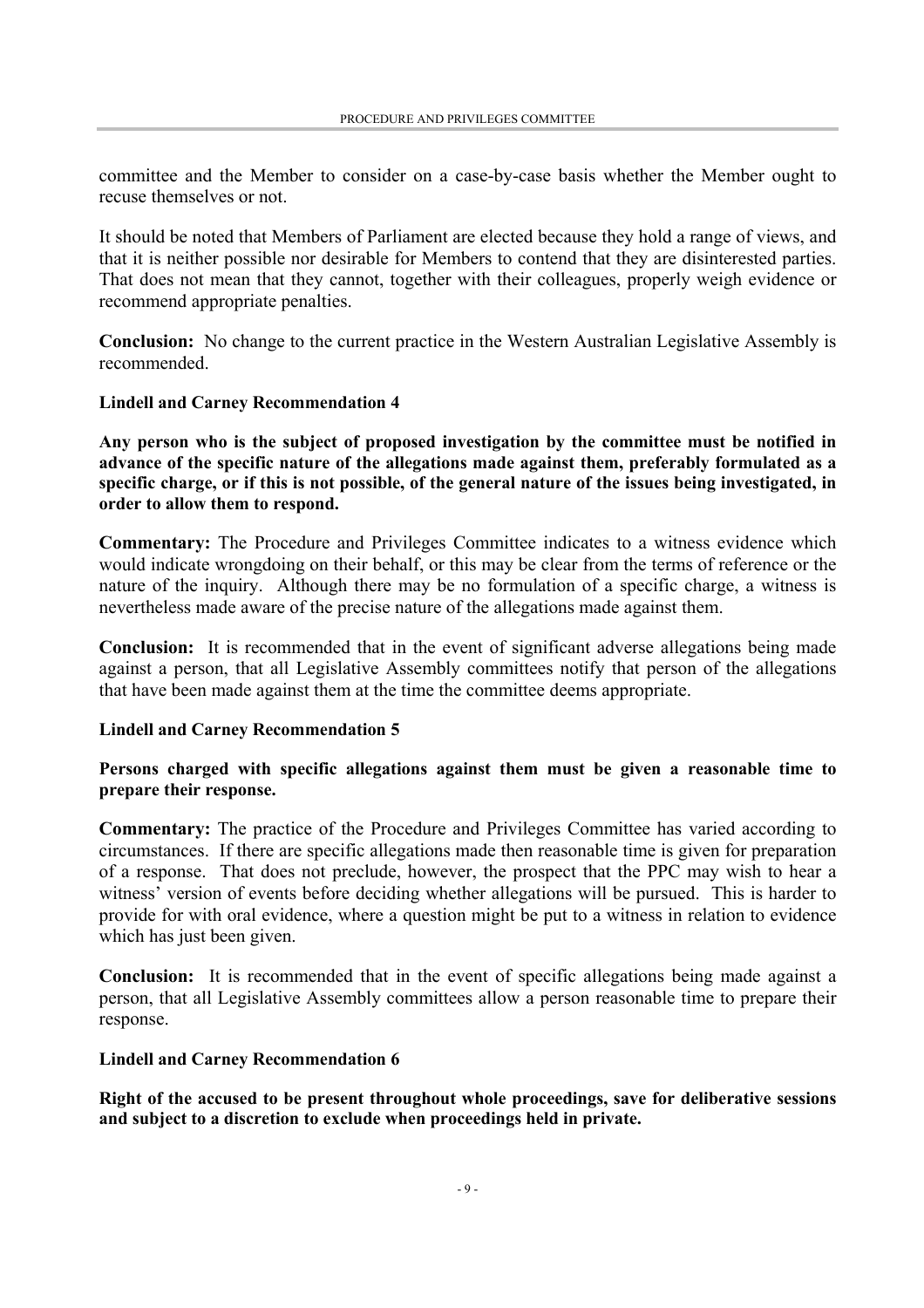**Commentary:** Committees should continue to determine whether evidence is public or private, and when public evidence to be taken, information is provided on the committee website, and the media is notified. A committee will make a decision whether to notify individuals when certain matters are held in public session. However, if a person is considered to have committed a significant wrongdoing, committees should notify such a person of public hearings.

It should be noted that often there may be no individual accused person but rather a range of possibilities and persons who may have been involved. The inquisitorial nature of committee inquiries is of significant advantage to the PPC in this situation.

**Conclusion:** If there is a person who is considered to have committed a significant wrongdoing, they should be made aware of relevant public proceedings in good time.

#### **Lindell and Carney Recommendation 7**

#### **Right of the accused person to adduce evidence.**

**Commentary:** A committee inquiry is not an adversarial procedure, and it is the committee itself which will determine the paths of inquiry that are followed. It is, however, open to any other person to suggest lines of inquiry or sources of evidence.

**Conclusion:** No change to the current practice in the Western Australian Legislative Assembly is recommended.

#### **Lindell and Carney Recommendation 8**

#### **Right of accused person and other witnesses to cross examine witnesses.**

**Commentary:** As noted previously, committee hearings are investigative and inquisitorial, not adversarial, in nature: allowing 'accused' persons and witnesses to cross-examine witnesses is not appropriate in these circumstances. It is the view of your Committee that witnesses should not have the same powers as committee members, particularly given the nature of Procedure and Privilege Committee inquiries, and the powers of parliamentary committees. It is open to any accused person or witness to submit further material to a committee if they wish.

**Conclusion:** No change to the current practice in the Western Australian Legislative Assembly is recommended.

#### **Lindell and Carney Recommendation 9**

#### **Right to an accused person to address the committee upon conclusion of all evidence, and the right of any person to respond to any draft adverse findings.**

**Commentary:** A committee will determine whether it is appropriate or necessary for a person to address a committee upon the conclusion of all evidence. Amongst the factors in this consideration: the seriousness of potential findings, and potential for a penalty to be applied. The PPC does not consider that the right of an 'accused' person to address the committee upon the conclusion of all evidence should be automatically extended in all circumstances.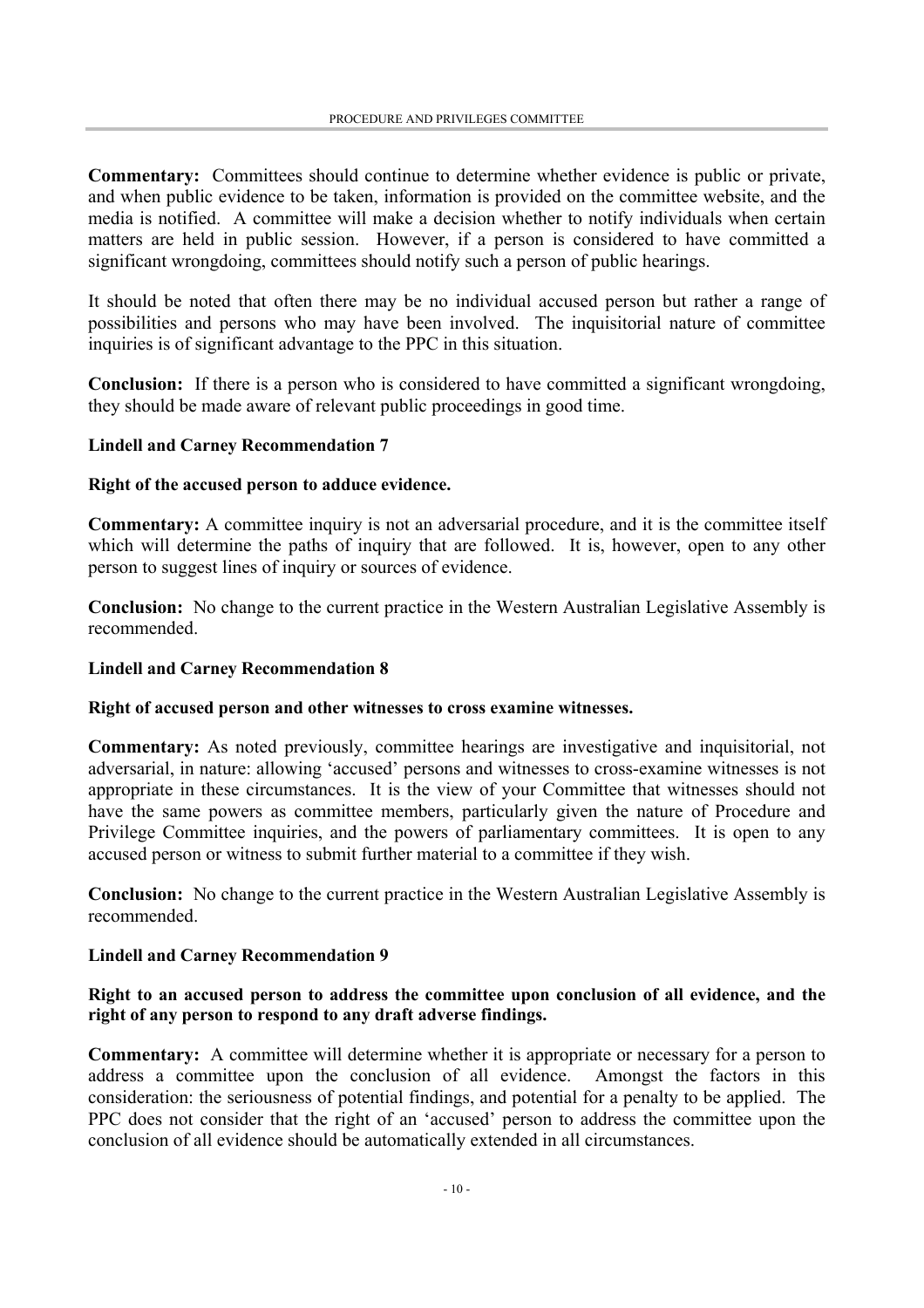In relation to a person having a right to respond to any significant draft adverse findings, the PPC considers that a reasonable period should be extended to allow the opportunity for this to occur.

**Conclusion:** Committees should allow a reasonable period to enable a person to respond to significant draft adverse findings.

#### **Lindell and Carney Recommendation 10**

#### **Right of accused to address the committee in relation to penalty.**

**Commentary:** At the time a person who is considered to have committed a significant wrongdoing is given draft adverse findings, it may be that a committee provides the person with the proposed penalty or range of penalties. A committee may not make any decision until the draft findings have been responded to. It should normally allow a person to address it on penalty, depending on the likely severity of the penalty.

**Conclusion:** A committee should normally allow a person to address it on penalty, depending on the likely severity of the penalty.

#### **Lindell and Carney Recommendation 11**

#### **Right of accused to full legal representation.**

**Commentary:** Under the Speaker's Procedural Rules (12), all witnesses may apply to a committee to be accompanied by counsel. This is not full representation, however: an accused person may consult counsel, but counsel may not address the committee. Your Committee considers that full representation is not appropriate in an inquisitorial process.

**Conclusion:** No change to the current practice in the Western Australian Legislative Assembly is recommended.

#### **Lindell and Carney Recommendation 12**

#### **Provision made for committees to authorise payment of legal representation and other expenses.**

**Commentary:** While it retains the potential capacity to do so, the practice of the Legislative Assembly is not to pay for legal representation, as the inquiry mode is not adversarial.

**Conclusion:** No change to the current practice in the Western Australian Legislative Assembly is recommended.

#### **Protecting third parties**

#### **Lindell and Carney Recommendation 13**

**Third parties [should] be given notice of, and be afforded the opportunity to, refute any adverse or disparaging remarks made about them. This could be done by affording them the kind of protections afforded in suggestions 7 and also 9.**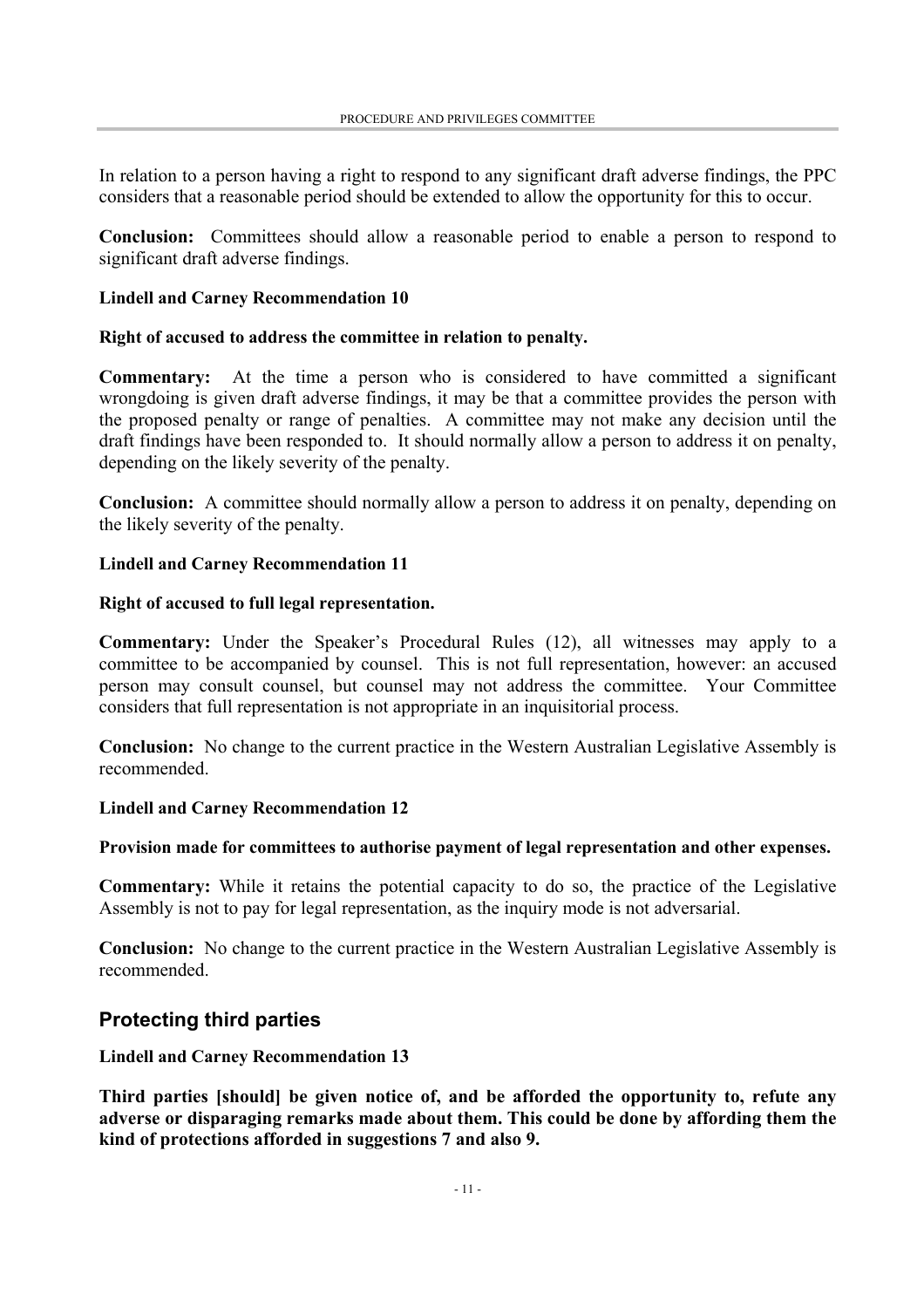**Commentary:** This is already the practice of the Legislative Assembly's committees, including the Procedure and Privileges Committee, where the Committee deems it appropriate. It may be, for example, that some disparaging comments are purely vexatious: if there is no compulsion upon a committee to publish evidence, such remarks do not need to be re-circulated. Committees themselves should be careful not to allow witnesses to use the committee's procedures as a platform for unrestrained and patently baseless or careless accusations.

**Conclusion:** No change to the current practice in the Western Australian Legislative Assembly is recommended.

#### **Lindell and Carney Recommendation 14a**

#### **Third parties should continue to be allowed to have access to their legal representatives.**

**Commentary:** This is provided for under the Speaker's Procedural Rules (12).

**Conclusion:** No change to the current practice in the Western Australian Legislative Assembly is recommended.

#### **Lindell and Carney Recommendation 14b**

**Third parties only have, at the discretion of the committee, the following rights either personally or through their legal representatives to:** 

#### **(i) adduce evidence by calling witnesses;**

**Commentary:** As committee hearings are not adversarial, it is the view of your Committee that witnesses should not have the same powers as committee members, particularly given the nature of Procedure and Privilege Committee inquiries, and the powers of parliamentary committees.

**Conclusion:** No change to the current practice in the Western Australian Legislative Assembly is recommended.

#### **(ii) examine and cross examine witnesses; and also**

**Commentary:** As committee hearings are not adversarial, it is the view of your Committee that witnesses should not have the same powers as committee members, particularly given the nature of Procedure and Privilege Committee inquiries, and the powers of parliamentary committees.

**Conclusion:** No change to the current practice in the Western Australian Legislative Assembly is recommended.

#### **(iii) be paid out of public funds some or all the costs they incur for any legal representation they engage in relation to the proceedings.**

**Commentary:** While it retains the potential capacity to do so, the practice of the Legislative Assembly is not to pay for legal representation, as the inquiry mode is not adversarial.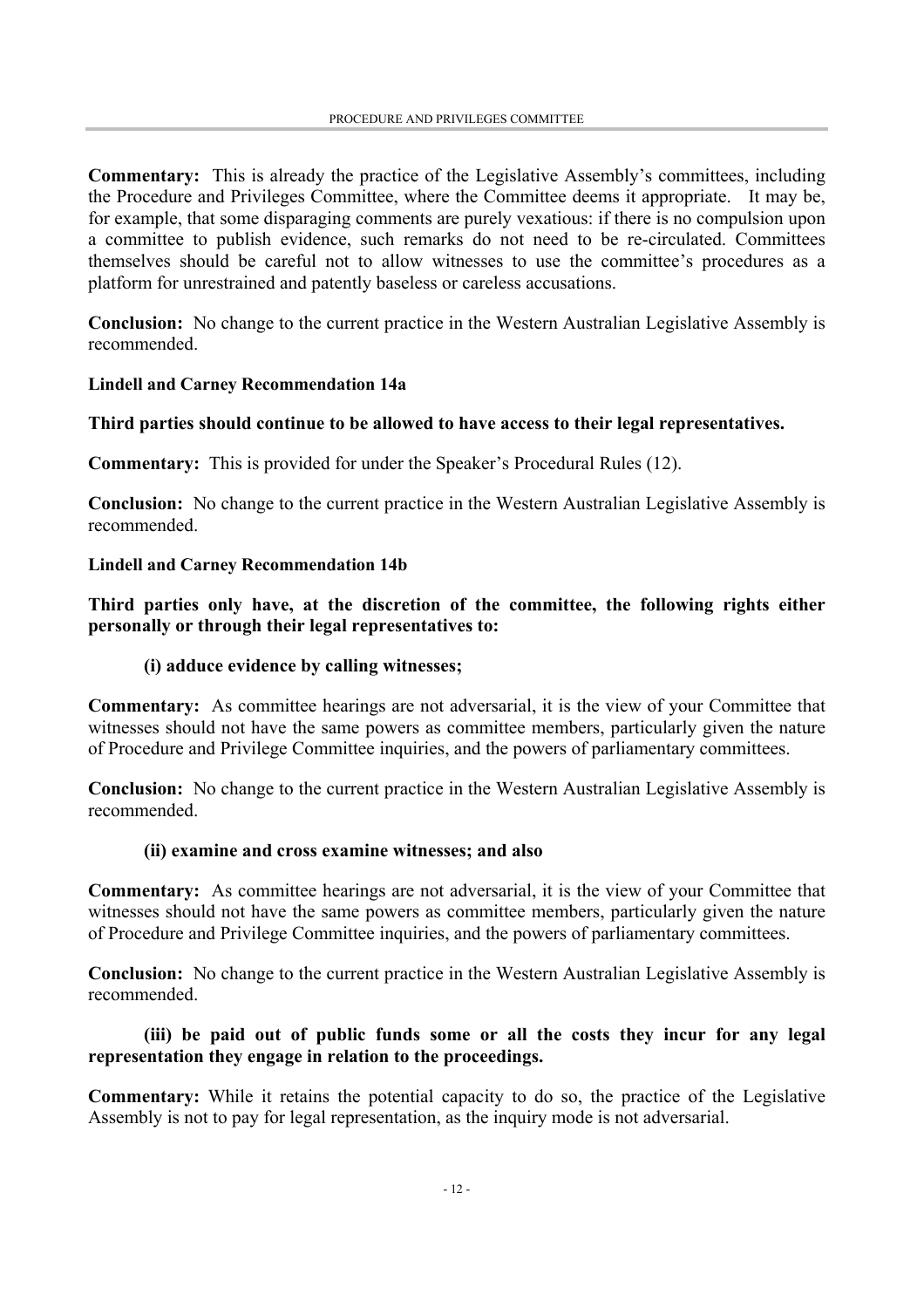**Conclusion:** No change to the current practice in the Western Australian Legislative Assembly is recommended.

#### **Lindell and Carney Recommendation 15**

**The committee ensures that evidence containing adverse comment or disparaging remarks is not taken in public or otherwise made public in any way, although it may wish to warn the person, against whom the remarks were directed, that the person making those remarks has the protection of parliamentary privilege and so could not be sued for making them.**

**Commentary:** A committee cannot entirely prevent adverse or disparaging remarks in open session. Holding evidence in closed session prevents the publicising of such remarks. It is also open to a committee to make recommendations to the House in respect of a witness who has abused parliamentary privilege by using the committee's processes in an attempt to visit unwarranted harm on third parties.

**Conclusion:** No change to the current practice in the Western Australian Legislative Assembly is recommended.

#### **The House**

 $\overline{a}$ 

#### **Lindell and Carney Recommendation 16**

#### **The report from the Privileges Committee should include the full transcript of the evidence of its proceedings.**

**Commentary:** This is the practice of the Legislative Assembly's committees, subject to the resolution of the committee, except in relation to *in camera* evidence. Closed evidence, which is evidence not taken in public, but which is not *in camera*, should also be tabled unless there is a good reason not to do so.28

**Conclusion:** No change to the current practice in the Western Australian Legislative Assembly is recommended.

#### **Lindell and Carney Recommendation 17**

#### **Seven sitting days notice to be given for any motion for finding contempt and for imposing any sanction for contempt, except when earlier prorogation or dissolution is to occur.**

**Commentary:** If there is a requirement that a motion regarding a matter of contempt is delayed until seven sitting days after a report has been tabled, this may mean that there is a significant delay in dealing with the matter, perhaps up to a month, depending on the sitting schedule. There

<sup>&</sup>lt;sup>28</sup> Evidence taken in a closed session may only be published or disclosed if the evidence has been reported to the Assembly or that disclosure has been authorised, on motion, by the committee. *In camera* evidence is taken in private or in secret. Evidence or documents taken *in camera* will not be published or disclosed by the committee unless the documents have been in the custody of the Clerk for at least 30 years and in the opinion of the Speaker it is appropriate that such evidence or documents be disclosed, or the witness or provider of the documents gives written approval.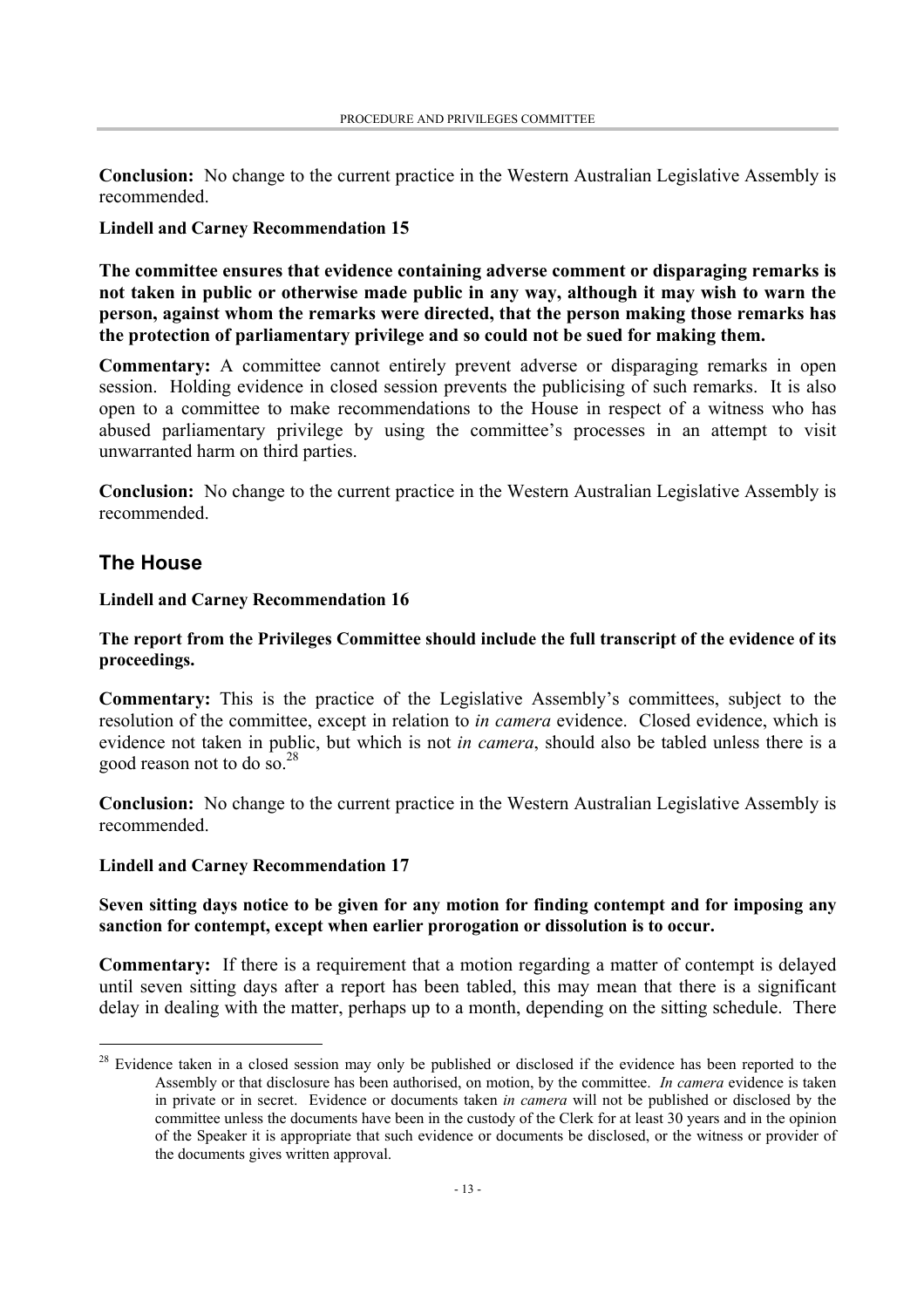will be political imperatives to deal quickly with an issue, and your Committee finds that an obligatory delay of this nature may well create its own difficulties. Your Committee is of the view that it is desirable that there be at least two days, including the day of tabling, between the presentation of a Procedure and Privileges Committee report containing recommendations for findings of contempt and its consideration in the House, but this should not be mandatory. As an example, the House may well feel obliged to deal with one of its own Members quickly, and should not be prevented from doing so.

**Conclusion:** Your Committee recommends that there should be at least two days between the tabling of a Procedure and Privileges report containing recommendations for findings of contempt and the consideration of that report in the House.

#### **Lindell and Carney Recommendation 18**

#### **If the House wishes to consider further evidence not previously provided to the Privileges Committee, the accused must be given an opportunity to respond to that evidence.**

**Commentary:** In the unlikely event that the House receives evidence which a committee has not, the House should judge the nature of the evidence before making a decision on whether it merits a response from a witness or an accused person. The evidence may be repetitive, vexatious, or of a minor nature, and the House should be free to make a judgement in relation to this.

**Conclusion:** In the unlikely event that the House receives evidence which a committee has not, the House should judge the nature of the evidence before making a decision on whether it merits a response from a witness or a person considered to have committed a significant wrongdoing.

#### **Lindell and Carney Recommendation 19**

#### **Opportunity for the accused person to address the House on any proposed punitive penalty.**

**Commentary:** A person will already have had an opportunity to address the committee, and the House will remain free to impose other penalties. Your Committee supports the opportunity for persons about whom recommendations have been made to the House that they be found guilty of contempt or breach of privilege to provide a written statement to the House, via the Speaker.

**Conclusion:** If the PPC has recommended to the House that a person is found guilty of contempt or breach of privilege, that person should have an opportunity to provide a written statement to the Speaker for presentation to the House.

#### **Lindell and Carney Recommendation 20**

#### **The House should not impose a penalty which exceeds that recommended by the Privileges Committee.**

**Commentary:** The Legislative Assembly has the power to impose penalties on those it finds in contempt. A recommendation of a committee cannot bind the House in any respect, and it should always be the responsibility of the House, and not a committee, to determine appropriate penalties and resolutions in relation to contempt and breach of privilege.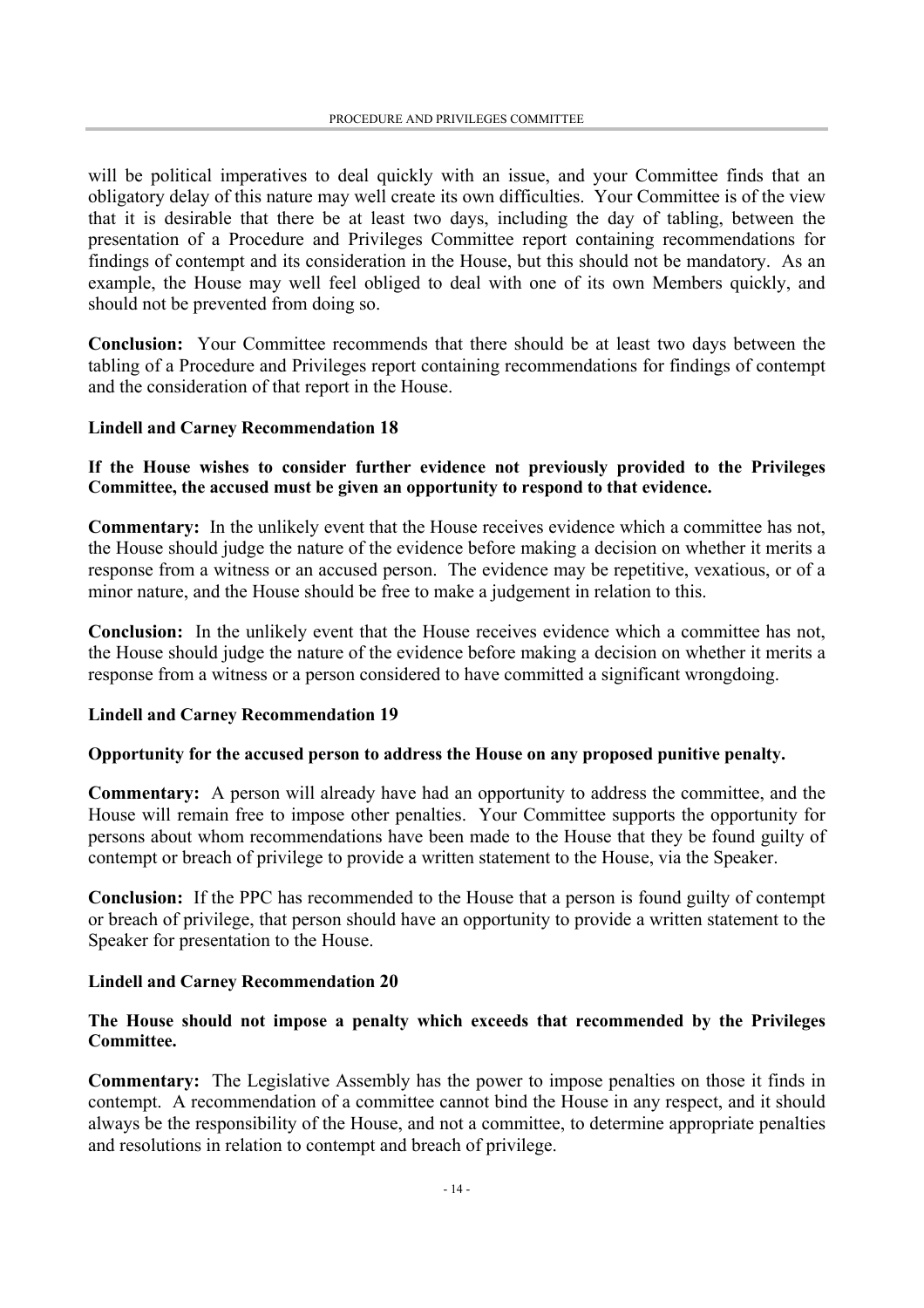**Conclusion:** No change to the current practice in the Western Australian Legislative Assembly is recommended.

#### **Lindell and Carney Recommendation 21**

#### **The House should not overturn a finding of no contempt by the Privileges Committee.**

**Commentary:** The Legislative Assembly has the power to find contempt or not. A committee can recommend that a contempt be found by the House but cannot make that finding itself. It should always be the responsibility of the House, and not a committee, to determine contempt and breach of privilege.

**Conclusion:** No change to the current practice in the Western Australian Legislative Assembly is recommended.

#### **Lindell and Carney Recommendation 22**

**Any Member who initiated the allegation of contempt ought to refrain from voting on any motions finding contempt or imposing any penalty.**

**Commentary:** Unless a Member is suspended from the service of the House, there is no provision in the Constitution for the House to prevent a validly elected, sworn-in Member of Parliament present in the House from voting on any resolution. Members of Parliament are entitled to vote on any resolution but can if they wish absent themselves from the chamber if a division is called. The initiation of an inquiry does not incapacitate that Member from considering the report from the committee and making a determination on the evidence accordingly.

**Conclusion:** No change to the current practice in the Western Australian Legislative Assembly is recommended.

### *Summary: recommendations for the procedures of the committees in dealing with witnesses adversely referred to in committee reports*

Your Committee is of the view that a House needs to retain the ability to deal with matters of contempt, and rejects the suggestion that the courts should be in any way involved in proceedings concerned with contempt of Parliament. Lindell and Carney's recommendations were not supported in this respect by the House of Representatives, nor should the adversarial model of investigation be taken as the only way to properly deal with these matters. Parliament is an independent body, and it ought not to weaken itself on the argument that only adversarial systems can produce justice.

Nevertheless, your Committee considers that the procedures below would afford an appropriate measure of protection for witnesses and others called before committees in contempt proceedings, or other proceedings where adverse findings are made against individuals: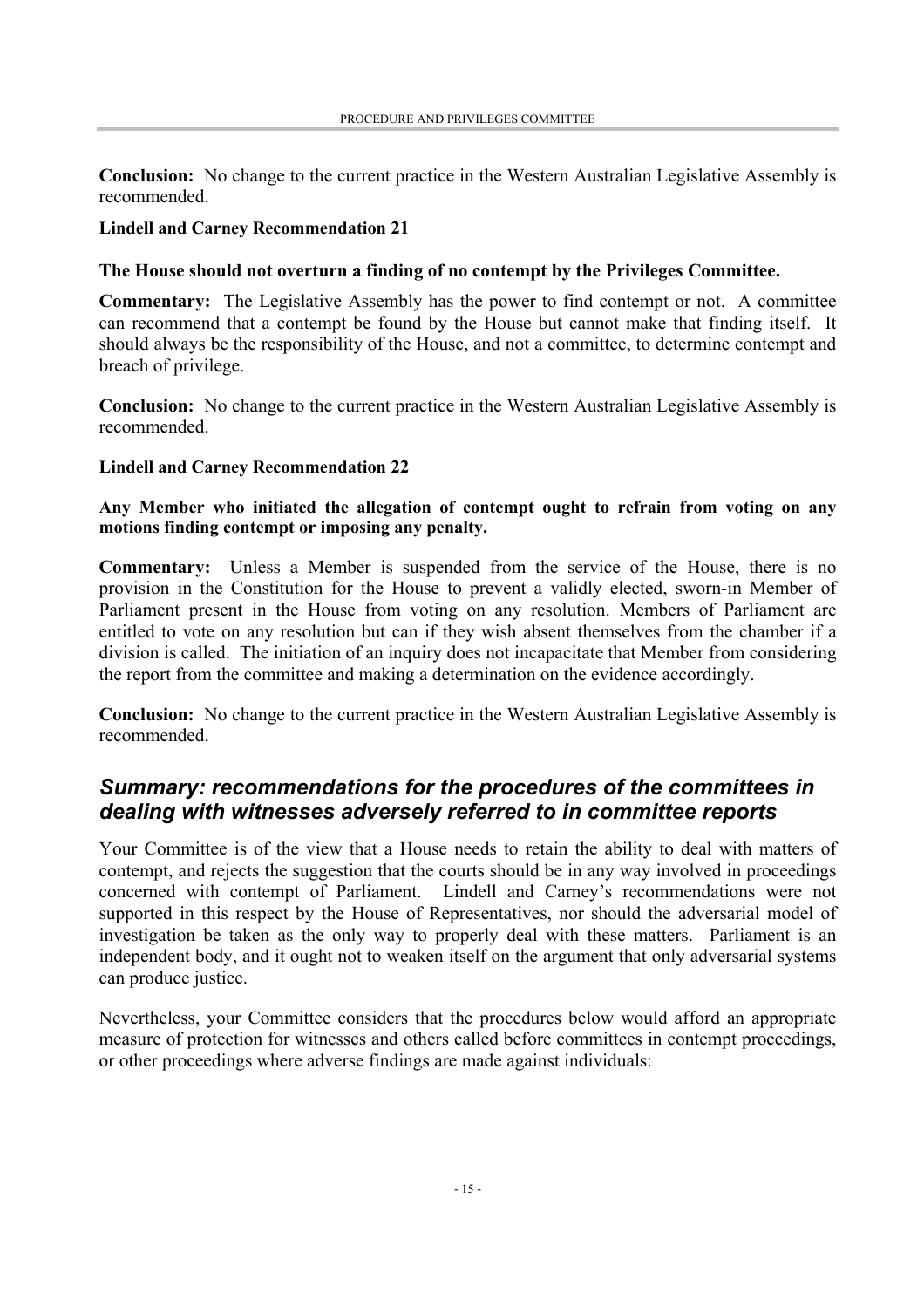#### **Recommendation 1**

That in the event of specific allegations being made against a person in the course of a committee inquiry, all Legislative Assembly committees will notify persons who are significantly adversely referred to of those references at the time the committee deems appropriate.

#### **Recommendation 2**

That in the event of specific allegations being made against a person, all Legislative Assembly committees allow a person a reasonable time to prepare their response.

#### **Recommendation 3**

That if a person is considered to have committed a significant wrongdoing, they should be made aware of relevant public proceedings in good time.

#### **Recommendation 4**

That if a person is the subject of significant adverse findings, a committee will provide a copy of the relevant draft findings and allow a person a reasonable period to respond to those findings.

#### **Recommendation 5**

That a person be given the opportunity to address a committee on any proposed penalty.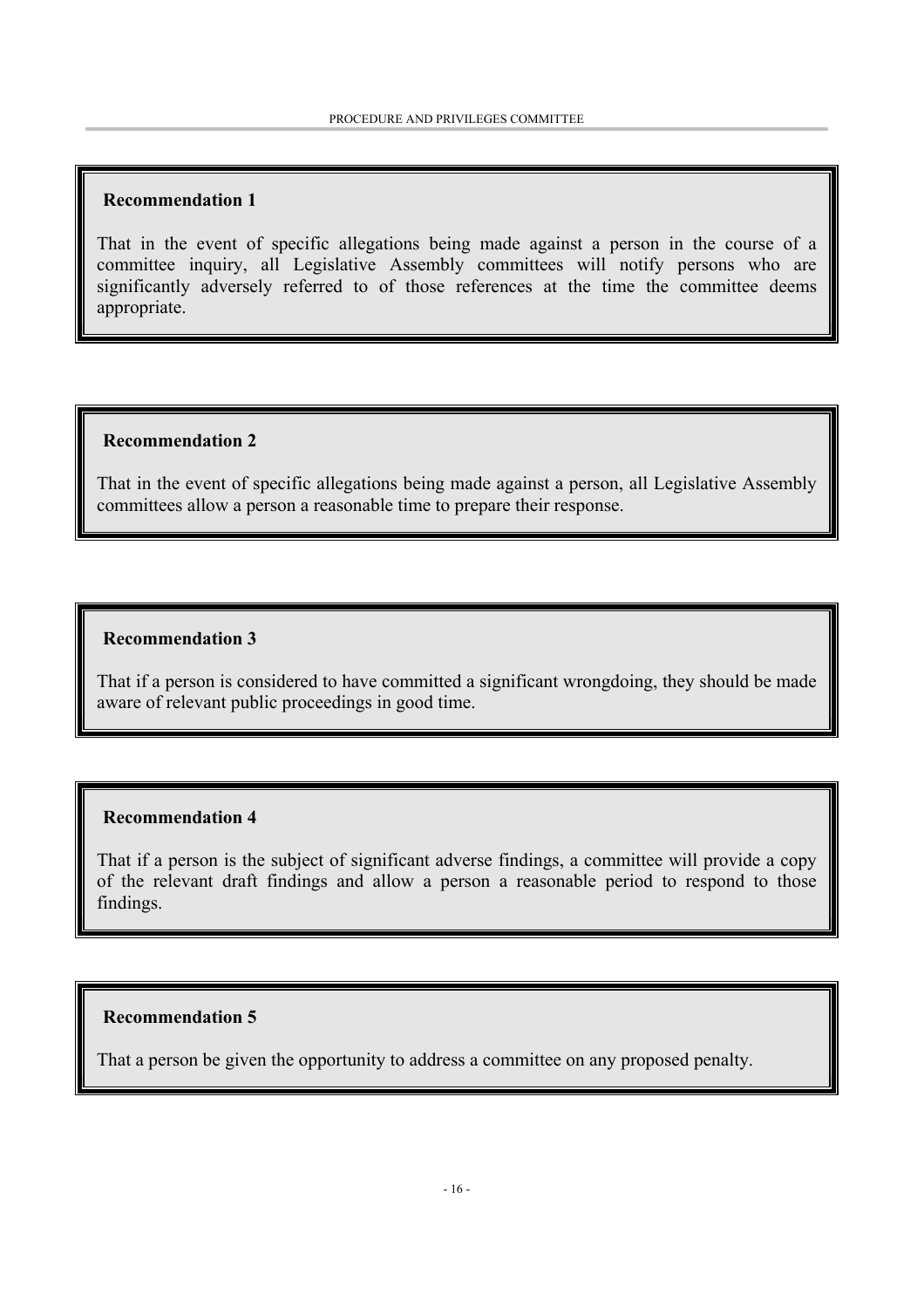#### **Recommendation 6**

That the Speaker's Procedural Rules be amended to include the recommendations above, and be adopted by the House in the form set out in Appendix Three.

#### **Recommendation 7**

That the following should be adopted as Standing Order 57(1):

#### **Consideration of report containing findings of contempt**

57. (1) Unless the House otherwise resolves, there will be at least two days, including the day of tabling, between the presentation of a Procedure and Privileges Committee report containing recommendations for findings of contempt and the consideration of that report in the House.

#### **Recommendation 8**

That the following should be adopted as Standing Order 57(2):

#### **Response to recommended findings of contempt**

57. (2) If the Procedure and Privileges Committee recommends to the House that a person is found guilty of contempt or breach of privilege, that person should have the opportunity to provide a written statement to the Speaker for presentation to the House if the Speaker is satisfied the content is relevant, and is not vexatious or offensive.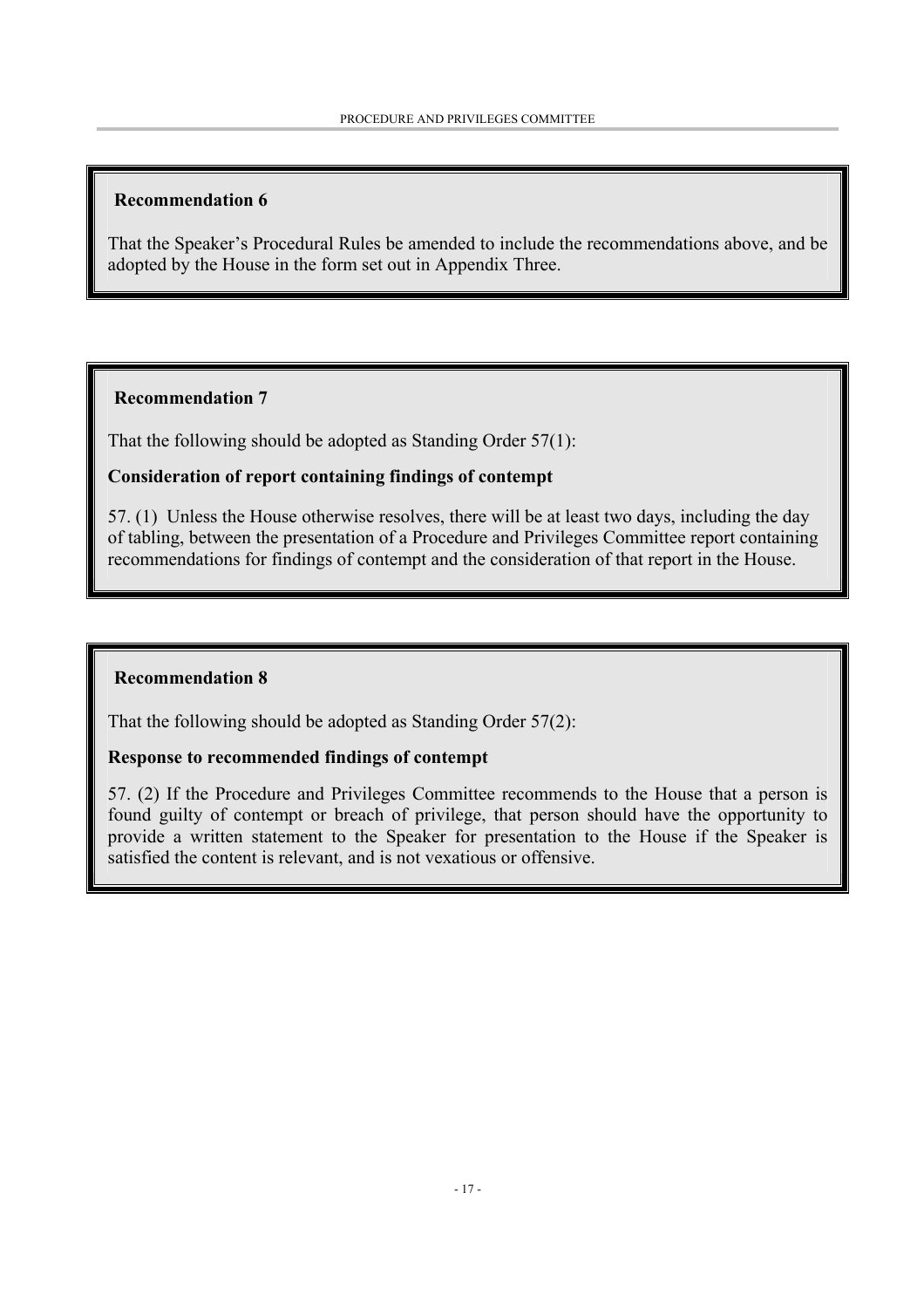#### **Recommendation 9**

That Standing Order 267 (1) be amended to read:

Examination of witnesses and adverse references

267. (1) The examination of witnesses by a committee and the processes for dealing with adverse references by a committee will follow the procedural rules determined by the Speaker from time to time.

#### *Penalties*

Parliament's powers in relation to punishment for contempt may be significant, particularly when considering its power to imprison, but parliaments have usually demonstrated great restraint with these powers. Nevertheless, the Legislative Assembly is limited in its powers to punish for contempt in relation to fining in particular. In addition, your Committee is of the view that there should be more clarity in the range of and limits on penalties that the Assembly can impose for offences against the House.

The Procedure and Privileges Committee therefore recommends amendments to the *Parliamentary Privileges Act 1891* to reflect generally the provisions of the Commonwealth's *Parliamentary Privileges Act 1987*:

Section 7 of the Parliamentary Privileges Act 1987 (Cth)

(1) A House may impose on a person a penalty of imprisonment for a period not exceeding 6 months for an offence against that House determined by that House to have been committed by that person.

(2) A penalty of imprisonment imposed in accordance with this section is not affected by a prorogation of the Parliament or the dissolution or expiration of a House.

(3) A House does not have power to order the imprisonment of a person for an offence against the House otherwise than in accordance with this section.

(4) A resolution of a House ordering the imprisonment of a person in accordance with this section may provide that the President of the Senate or the Speaker of the House of Representatives, as the case requires, is to have power, either generally or in specified circumstances, to order the discharge of the person from imprisonment and, where a resolution so provides, the President or the Speaker has, by force of this Act, power to discharge the person accordingly.

(5) A House may impose on a person a fine:

(a) not exceeding \$5,000, in the case of a natural person; or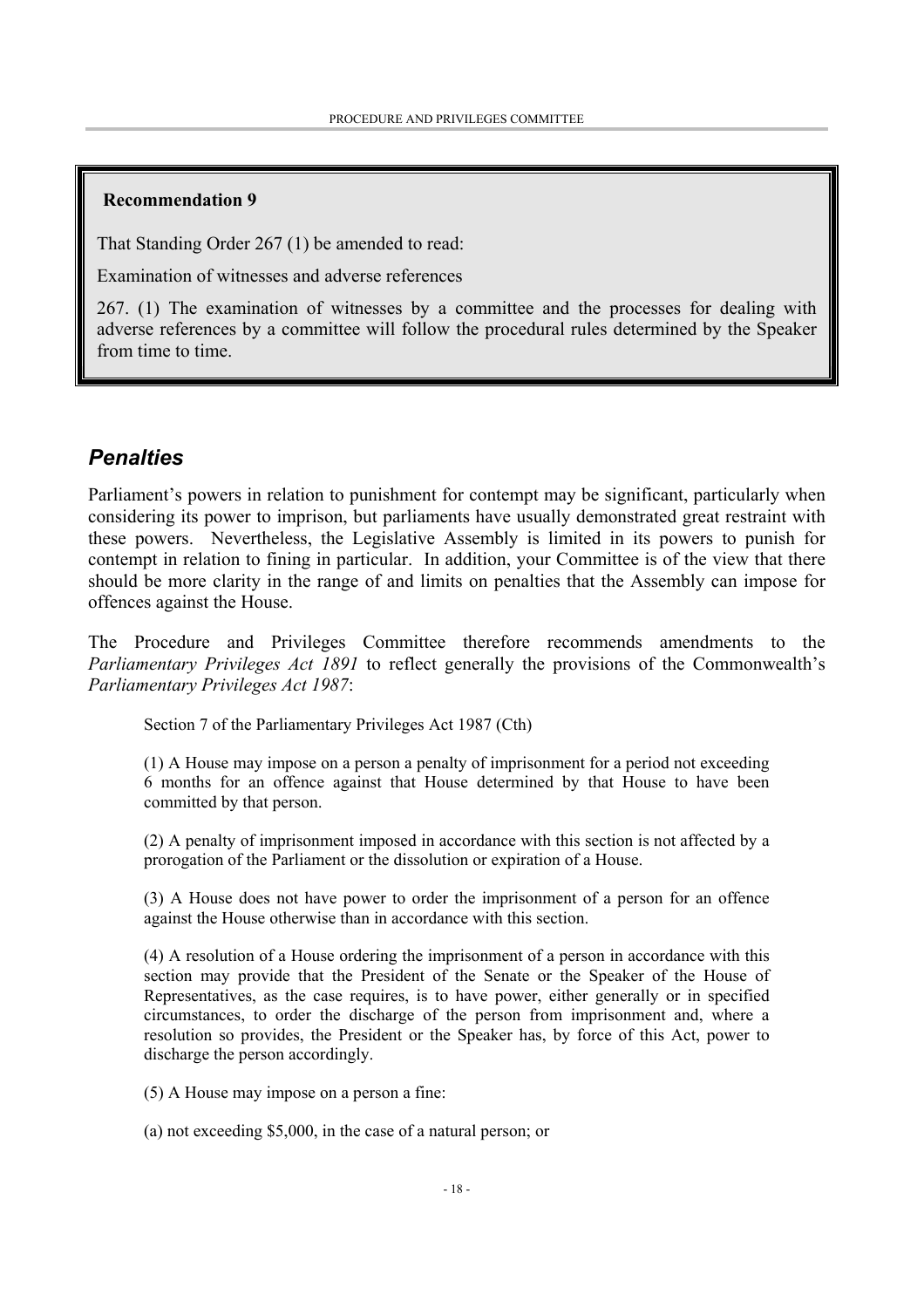(b) not exceeding \$25,000, in the case of a corporation; for an offence against that House determined by that House to have been committed by that person.

(6) A fine imposed under subsection (5) is a debt due to the Commonwealth and may be recovered on behalf of the Commonwealth in a court of competent jurisdiction by any person appointed by a House for that purpose.

(7) A fine shall not be imposed on a person under subsection (5) for an offence for which a penalty of imprisonment is imposed on that person.

(8) A House may give such directions and authorise the issue of such warrants as are necessary or convenient for carrying this section into effect.

The drafting process should ensure that the maximum fine penalties in section 5 are expressed so as to adequately account for inflation.<sup>29</sup>

#### *Recommendation to the House in relation to penalties for contempt*

#### **Recommendation 10**

That the *Parliamentary Privileges Act 1891* be amended to reflect generally section 7 of the *Parliamentary Privileges Act 1987 (Cth),* in particular to establish a better regime for the Legislative Assembly to impose a fine on natural persons and corporations for offences against the House, and to retain and define the power to imprison.

HON. GRANT WOODHAMS, MLA CHAIRMAN OF THE COMMITTEE 24 JUNE 2010

 $\overline{a}$ 

<sup>&</sup>lt;sup>29</sup> To illustrate the importance of such a consideration, \$5000 in 1987 when the Commonwealth Act was passed equated to about \$10,210 in March 2009 when adjusted for inflation; \$25,000 in March 1987 would similarly equate to \$51,045 in March 2009, according to the Australian Bureau of Statistics. The current figures in the Commonwealth Act therefore represent a far lesser maximum fine than the Parliament had intended when passing the legislation in 1987.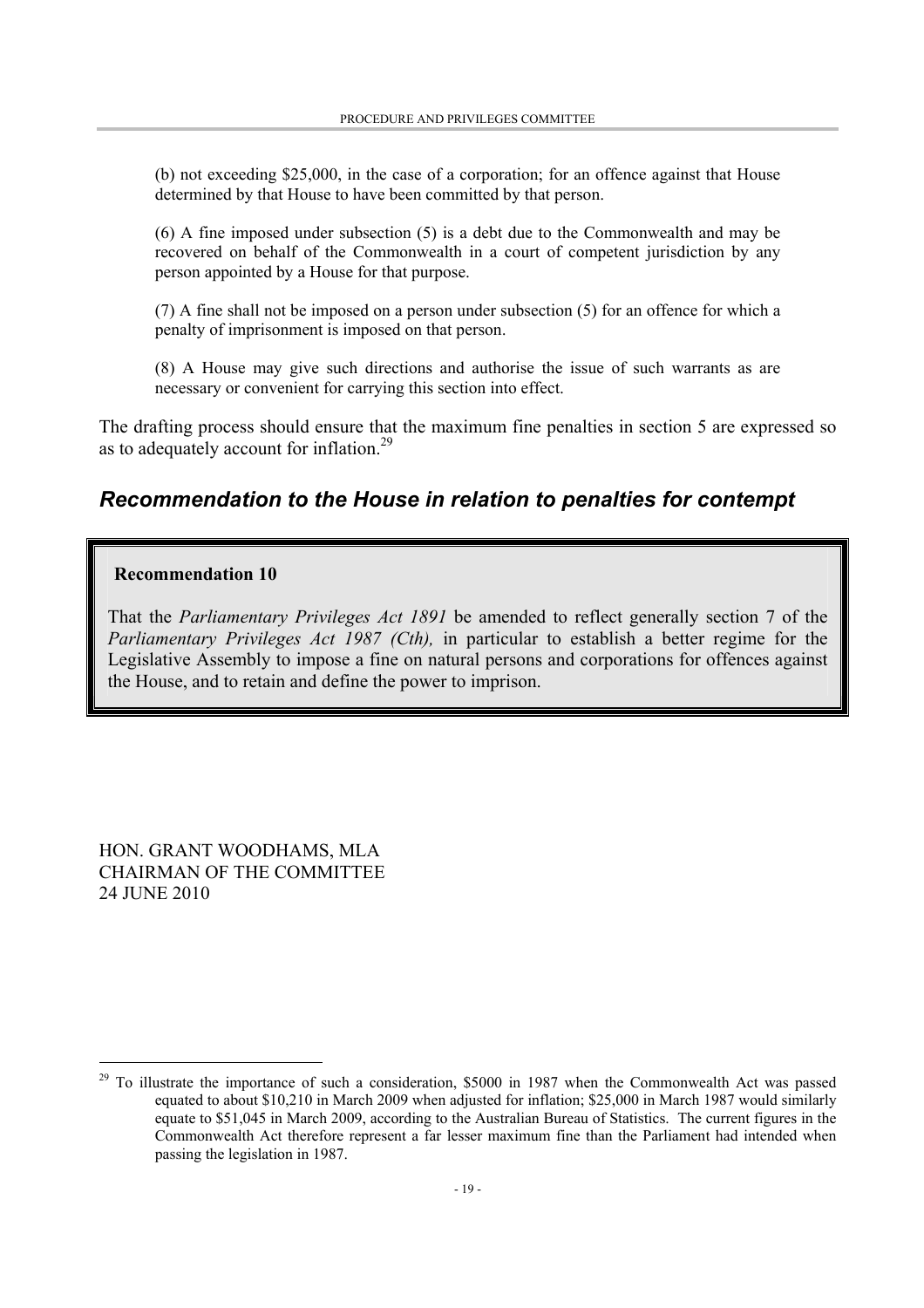## **APPENDIX ONE**

## *SPEAKER'S PROCEDURAL RULES*

#### **Current as at June 2010**

#### COMMITTEE EVIDENCE

(Standing Order No. 267)

#### **Part 1. Procedures for formal examination of witnesses**

Unless a variation is approved by the Speaker, all committees will observe the following procedures —

#### **Invitation to attend a committee meeting**

1. A witness will be invited to attend a committee meeting to give evidence. A witness will be summonsed to appear (whether or not the witness was previously invited to appear) only where the committee has made a decision that the circumstances warrant the issue of a summons.

#### **Production of relevant documents**

2. Where a committee requires documents relevant to the committee's inquiry, the witness will be invited to produce them, and a summons that documents be produced will be made (whether or not an invitation to produce documents has previously been made) only where the committee has made a decision that the circumstances warrant the issue of a summons.

#### **Procedure for notice of meeting**

3. A witness will be given reasonable notice of a meeting at which the witness is to appear, and will be supplied with a copy of the committee's terms of reference, a statement of the matters expected to be dealt with during the witness' appearance, and an information brochure on evidence procedures. Where the committee considers it appropriate a witness will be supplied with a transcript of relevant evidence already taken.

#### **Written submissions**

4. Where appropriate, a witness will be given an opportunity to make a submission in writing before appearing to give oral evidence.

#### **Access to documents by witnesses**

5. A witness will be given reasonable access to any documents that the witness has produced to a committee.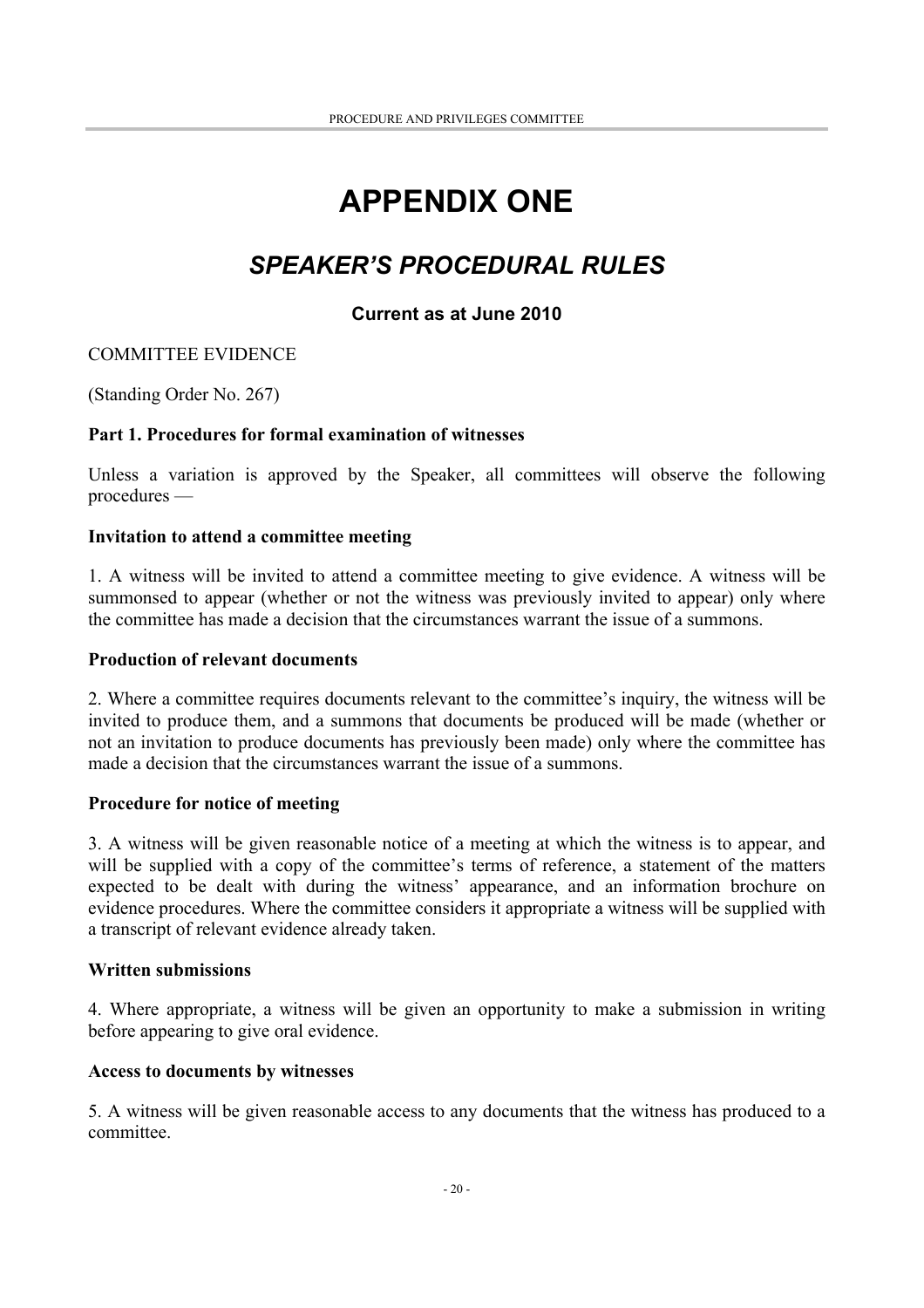#### *In camera* **evidence**

6. A witness will be made aware, before giving evidence, that the witness may apply for any or all of the witness' evidence to be heard *in camera*.

#### **Restriction on publication of** *in camera* **evidence**

7. Before giving *in camera* evidence a witness will be informed of the restriction on publication of such evidence and the potential for publication in the future.

#### **Relevance of questions to enquiry**

8. A chairman of a committee will ensure that all questions put to witnesses are relevant to the committee's inquiry. Where a Member of a committee requests discussion of a ruling of the chairman on this matter, the committee will deliberate in closed session and determine whether any question which is the subject of the ruling will be permitted.

#### **Objections to questions**

9. Where a witness objects to answering any question put to the witness, the witness will be invited to state the ground upon which the objection is taken. Unless the committee determines immediately that the question should not be pressed, the committee will then consider in closed session whether it will insist upon an answer to the question, having regard to the relevance of the question to the committee's inquiry and the importance to the inquiry of the information sought by the question. If the committee determines that it requires an answer to the question, the witness will be informed of that determination and will be required to answer the question. Where a witness declines to answer a question to which a committee has required an answer, the committee may report the facts to the Assembly.

#### **Evidence which may reflect adversely on a person or body**

10. Where a committee has reason to believe that evidence about to be given may reflect adversely on a person or body, the committee will give consideration to hearing that evidence in closed session or *in camera*.

#### **Written response to adverse evidence**

11. If a person or body requests an opportunity to respond to evidence given in open session which significantly reflects adversely on that person or body, an opportunity will be given to make a written submission and if the committee thinks fit, to have access to the evidence.

#### **Procedure for accompanying counsel**

12. A witness may make application to be accompanied by counsel and to consult counsel in the course of a meeting at which the witness appears. If the application is granted, the witness will be given reasonable opportunity to consult counsel during a meeting at which the witness appears. Counsel will not address the committee.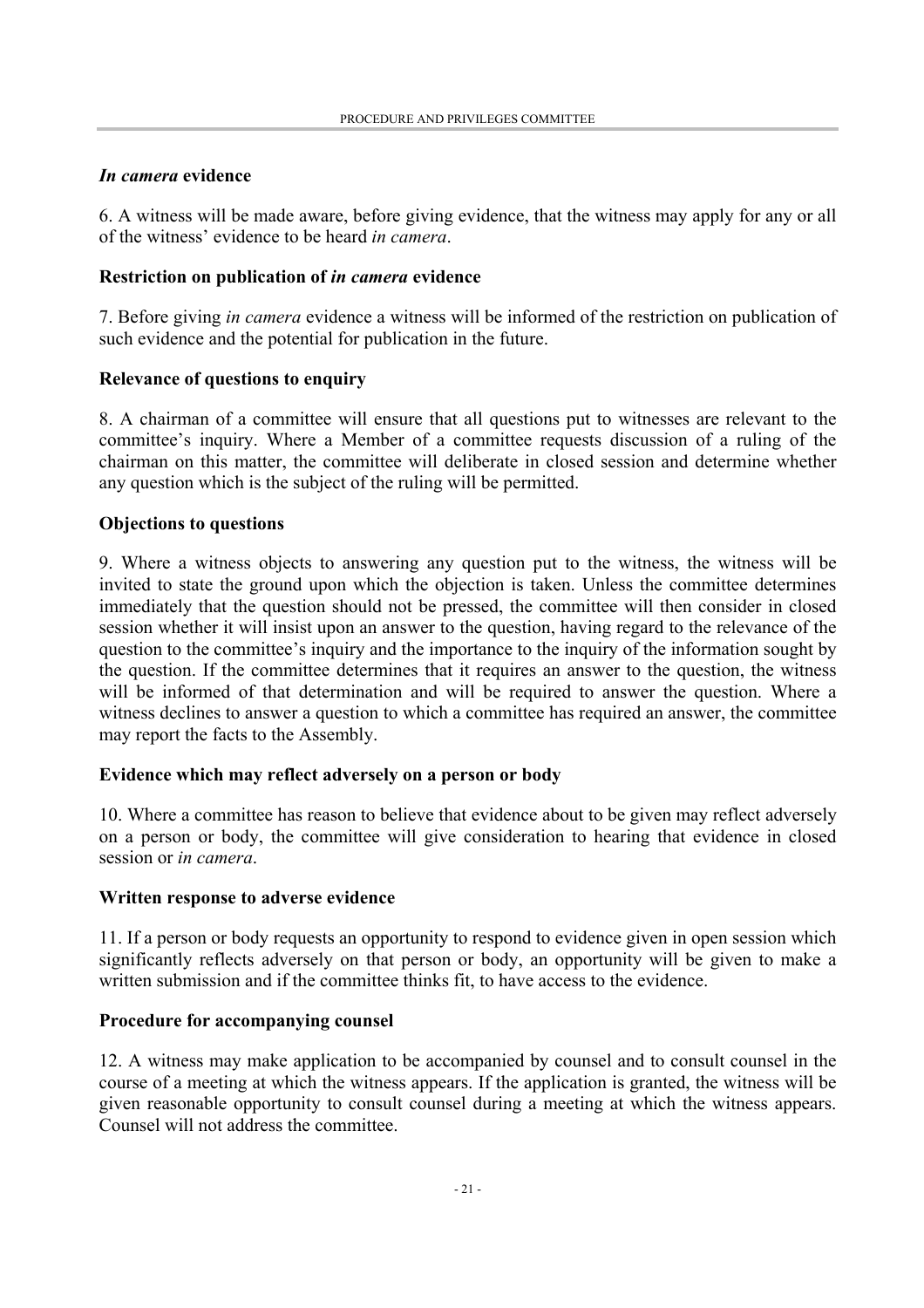#### **Questions relating to matters of policy**

13. An officer of a department of the State or of the Commonwealth will not be asked to give opinions on matters of policy, and will be given reasonable opportunity to refer questions asked of the officer to superior officers or to a Minister.

#### **Corrections of errors in transcripts**

14. Reasonable opportunity will be afforded to witnesses to make corrections of errors of transcription in the transcript of their evidence and to put before a committee additional material supplementary to their evidence.

#### **Improper influence and threats**

15. Where a committee has any reason to believe that any person may have been improperly influenced in respect of evidence which may be given before the committee, or may have been subjected to or threatened with any penalty or injury in respect of any evidence given, the committee shall take all reasonable steps to ascertain the facts of the matter. Where the committee considers that the facts disclose that an attempt has been made to improperly influence a person or a person has been subject to or threatened with penalty or injury in respect of evidence which may be or has been given before the committee, the committee will report the facts and its conclusions to the Assembly.

#### **Part 2. Procedures for formal examination of witnesses when using video-conferencing**

Unless a variation is approved by the Speaker, all committees will observe the following procedures when using video-conferencing to examine witnesses —

1. Video-conferencing may be used by a committee to examine a witness.

2. Committees may use video-conferencing only in exceptional circumstances; wherever possible witnesses will continue to personally appear before committees.

3. Audio only conference links will not be used for committee deliberative meetings or hearings.

4. Use of video-conferencing to take closed evidence from witnesses should only proceed once the committee is satisfied the transmission is secure and the closed evidence will not be overheard or recorded by an unauthorised person.

5. Subject to paragraph (4), the use of video-conferencing to take evidence from a witness outside of Western Australia will proceed only after appropriate warnings regarding parliamentary privilege and defamation have been provided in writing by either post, facsimile or email to the witness and the chairman is satisfied the witness has received the written warning and understood its implication for evidence about to be given.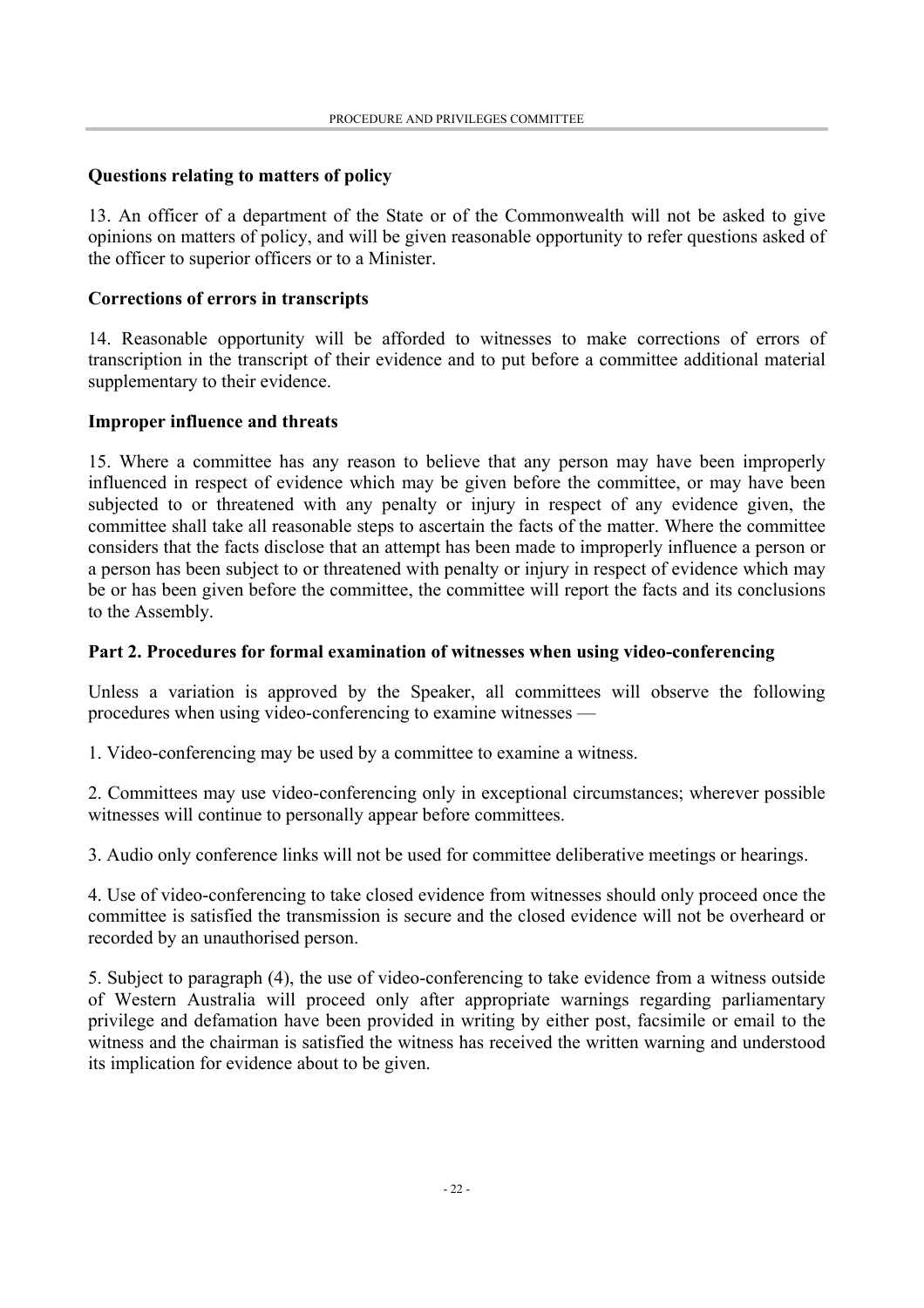## **APPENDIX TWO**

## *AUSTRALIAN HOUSE OF REPRESENTATIVES*

## *PROCEDURES FOR THE PROTECTION OF WITNESSES BEFORE THE COMMITTEE OF PRIVILEGES AND MEMBERS' INTERESTS*

In considering any matter referred to it which may involve, or give rise to any allegation of, a contempt, the Committee of Privileges and Members' Interests shall observe the procedures set out in this resolution, in addition to any procedures adopted by the House for the protection of witnesses before committees. Where this resolution is inconsistent with any such procedures adopted by the House for the protection of witnesses, this resolution shall prevail to the extent of the inconsistency.

(1) Any person who is the subject of proposed investigation by the committee must be notified in advance of the specific nature of the allegations made against them, preferably formulated as a specific charge, or if this is not possible, of the general nature of the issues being investigated, in order to allow them to respond.

(2) The committee shall extend to that person all reasonable opportunity and time to respond to such allegations and charges by:

- (a) making written submission to the committee;
- (b) giving evidence before the committee;
- (c) having other evidence placed before the committee; and
- (d) having witnesses examined before the committee.

(3) Where oral evidence is given containing any allegation against, or reflecting adversely on, a person, the committee shall ensure that that person is present during the hearing of that evidence, subject to a discretion to exclude the person when proceedings are held in private, and shall afford all reasonable opportunity for that person, by counsel or personally, to examine witnesses in relation to that evidence.

(4) A person appearing before the committee may be accompanied by counsel, and shall be given all reasonable opportunity to consult counsel during that appearance.

(5) A witness shall not be required to answer in public session any question where the committee has reason to believe that the answer may incriminate the witness.

(6) Witnesses shall be heard by the Committee on oath or affirmation.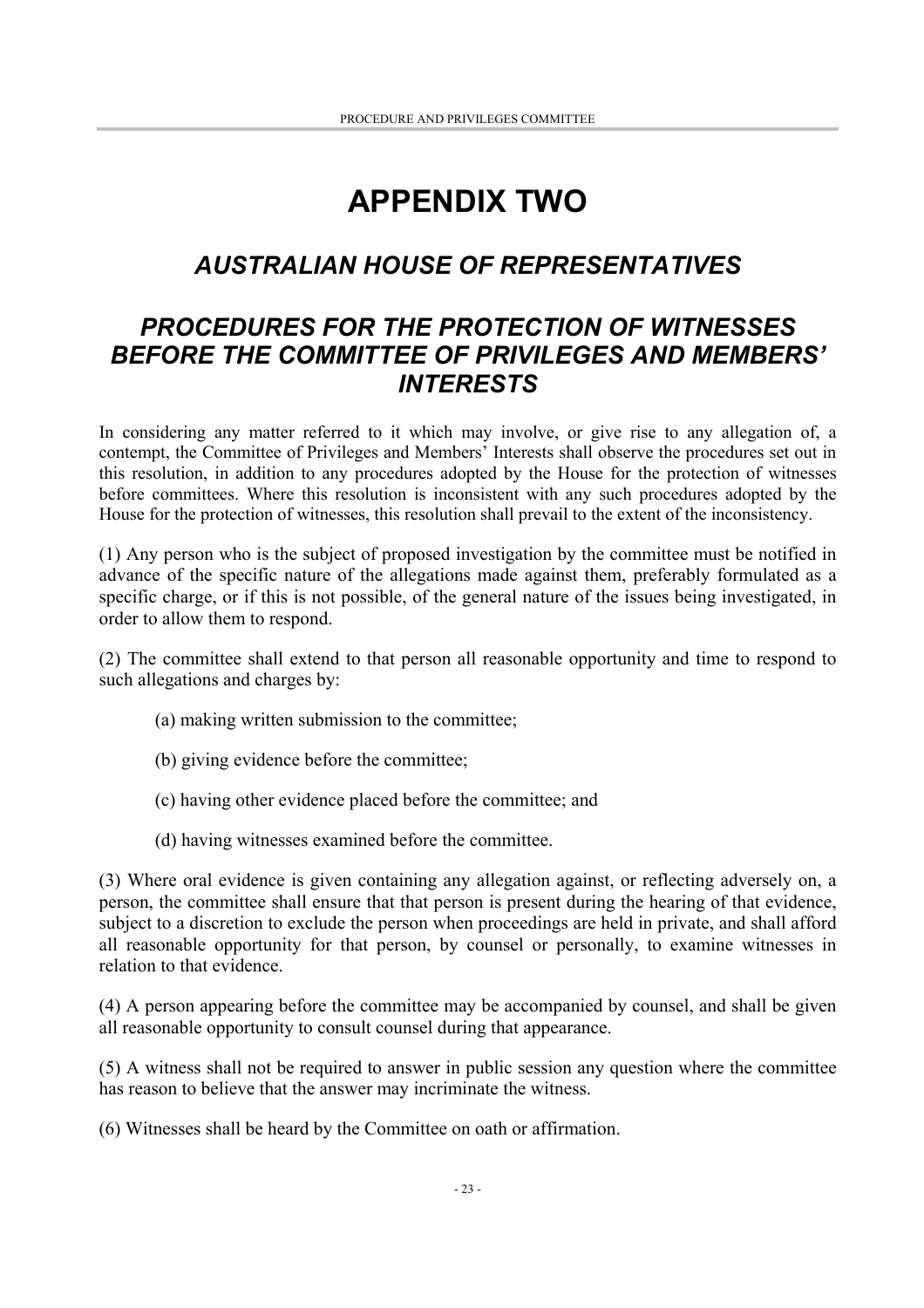(7) Hearing of evidence by the committee shall be conducted in public session, except where the committee determines, on its own initiative or at the request of a witness that the interests of the witness or the public interest warrant the hearing of evidence in private session.

(8) The committee may appoint counsel to assist.

 $\overline{a}$ 

(9) The committee may authorise, subject to rules determined by the committee, the examination by counsel of witnesses before the committee.

(10) As soon as practicable after the committee has determined findings to be included in the committee's report to the House, and prior to the presentation of the report, a person affected by those findings shall be acquainted with the findings and afforded all reasonable opportunity to make submissions to the committee, in writing and orally, on those findings. The committee shall take such submissions into account before making its report to the House.

(11) If the committee determines to make a recommendation to the House on a penalty to be imposed on a person, the person affected shall be afforded all reasonable opportunity to make submissions to the committee, in writing and orally, in relation to the proposed penalty. The committee shall take such submissions into account before making its report to the House.

(12) The committee may consider the reimbursement of costs of representation of witnesses before the committee. Where the committee is satisfied that a person would suffer substantial hardship due to liability to pay the costs of representation of the person before the committee, or in the interests of justice, the committee may make reimbursement of all or part of such costs as the committee considers reasonable.

(13) A Member who has instigated an allegation of contempt or who is directly implicated in an allegation, shall not serve as a Member of the committee for any inquiry by the committee into that matter.

(14) Before appearing before the committee a witness shall be given a copy of this resolution.<sup>30</sup>

30 Albanese, A., Leader of the House, Parliament of Australia, House of Representatives, *Parliamentary Debates* (Hansard), 25 November 2009, pp12890-12891.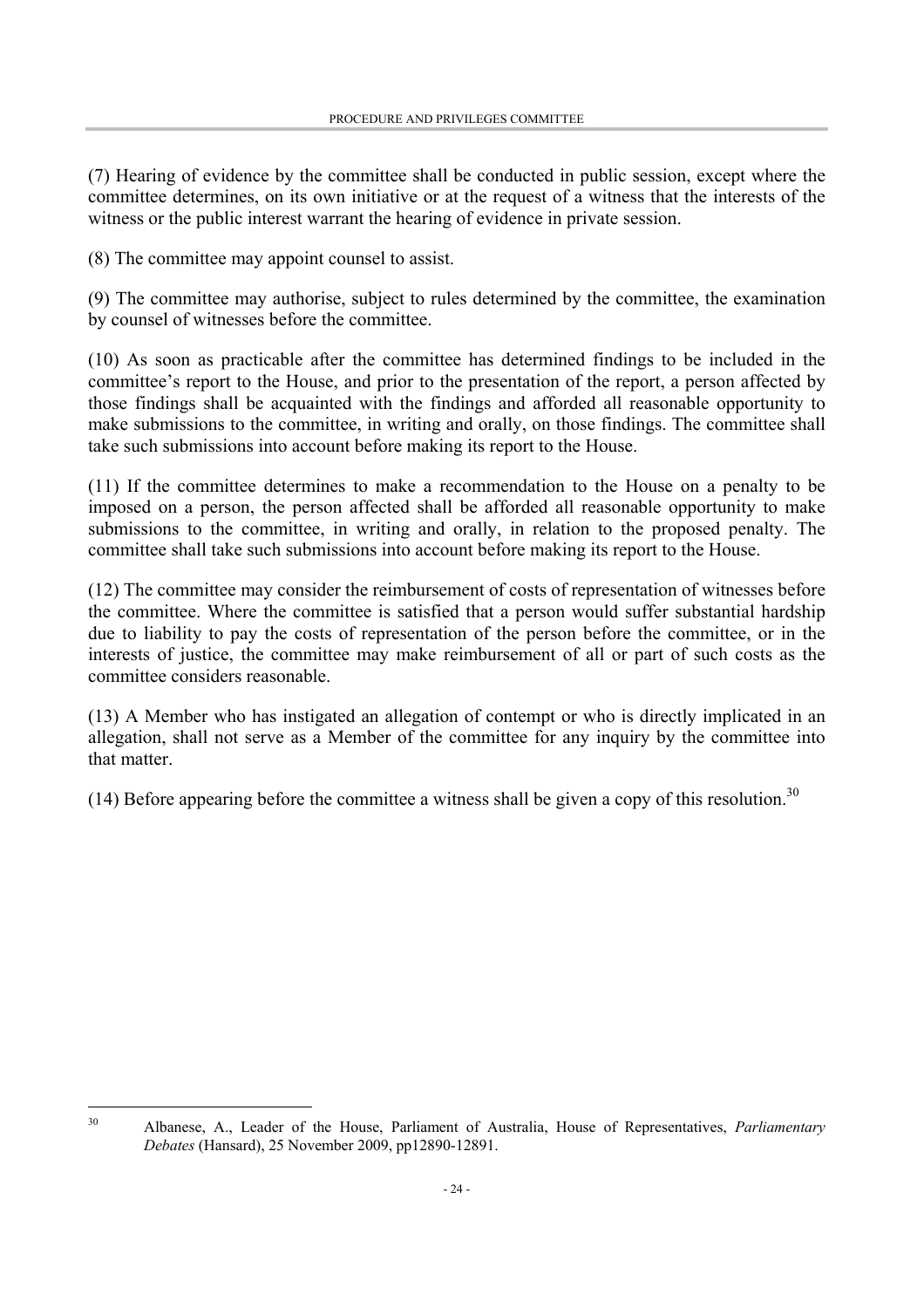## **APPENDIX THREE**

## *SPEAKER'S PROCEDURAL RULES*

## *(AS PROPOSED TO BE AMENDED)*

### *AMENDMENTS UNDERLINED*

#### COMMITTEE EVIDENCE

(Standing Order No. 267)

#### **Part 1. Procedures for formal examination of witnesses**

Unless a variation is approved by the Speaker, all committees will observe the following procedures —

#### **Invitation to attend a committee meeting**

1. A witness will be invited to attend a committee meeting to give evidence. A witness will be summonsed to appear (whether or not the witness was previously invited to appear) only where the committee has made a decision that the circumstances warrant the issue of a summons.

#### **Production of relevant documents**

2. Where a committee requires documents relevant to the committee's inquiry, the witness will be invited to produce them, and a summons that documents be produced will be made (whether or not an invitation to produce documents has previously been made) only where the committee has made a decision that the circumstances warrant the issue of a summons.

#### **Procedure for notice of meeting**

3. A witness will be given reasonable notice of a meeting at which the witness is to appear, and will be supplied with a copy of the committee's terms of reference, a statement of the matters expected to be dealt with during the witness' appearance, and an information brochure on evidence procedures. Where the committee considers it appropriate a witness will be supplied with a transcript of relevant evidence already taken.

#### **Written submissions**

4. Where appropriate, a witness will be given an opportunity to make a submission in writing before appearing to give oral evidence.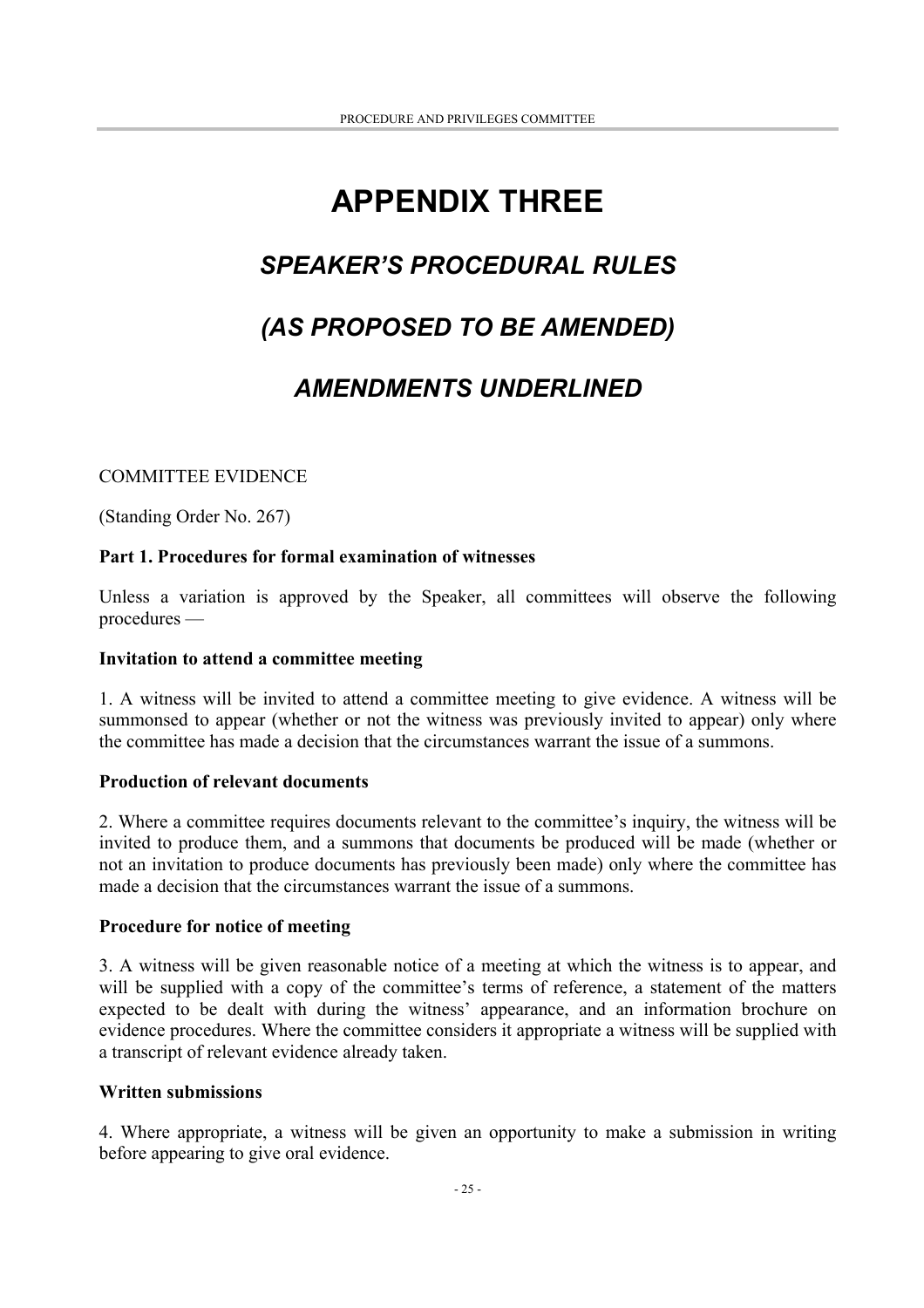#### **Access to documents by witnesses**

5. A witness will be given reasonable access to any documents that the witness has produced to a committee.

#### *In camera* **evidence**

6. A witness will be made aware, before giving evidence, that the witness may apply for any or all of the witness' evidence to be heard *in camera*.

#### **Restriction on publication of** *in camera* **evidence**

7. Before giving *in camera* evidence a witness will be informed of the restriction on publication of such evidence and the potential for publication in the future.

#### **Relevance of questions to enquiry**

8. A chairman of a committee will ensure that all questions put to witnesses are relevant to the committee's inquiry. Where a Member of a committee requests discussion of a ruling of the chairman on this matter, the committee will deliberate in closed session and determine whether any question which is the subject of the ruling will be permitted.

#### **Objections to questions**

9. Where a witness objects to answering any question put to the witness, the witness will be invited to state the ground upon which the objection is taken. Unless the committee determines immediately that the question should not be pressed, the committee will then consider in closed session whether it will insist upon an answer to the question, having regard to the relevance of the question to the committee's inquiry and the importance to the inquiry of the information sought by the question. If the committee determines that it requires an answer to the question, the witness will be informed of that determination and will be required to answer the question. Where a witness declines to answer a question to which a committee has required an answer, the committee may report the facts to the Assembly.

#### **Evidence which may reflect adversely on a person or body**

10. Where a committee has reason to believe that evidence about to be given may reflect adversely on a person or body, the committee will give consideration to hearing that evidence in closed session or *in camera*.

#### **Written response to adverse evidence**

11. If a person or body requests an opportunity to respond to evidence given in open session which significantly reflects adversely on that person or body, an opportunity will be given to make a written submission and if the committee thinks fit, to have access to the evidence.

#### **Procedure for accompanying counsel**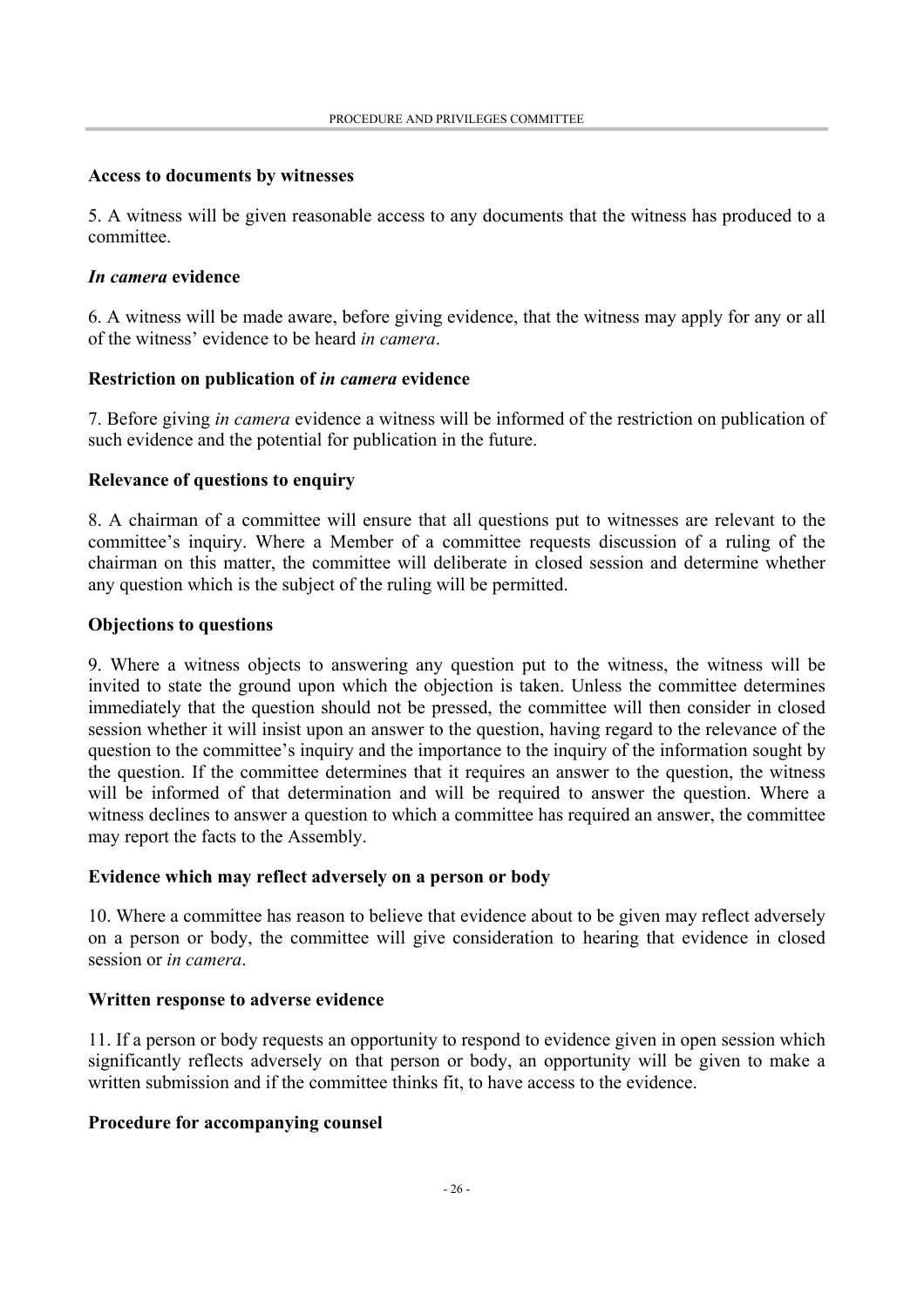12. A witness may make application to be accompanied by counsel and to consult counsel in the course of a meeting at which the witness appears. If the application is granted, the witness will be given reasonable opportunity to consult counsel during a meeting at which the witness appears. Counsel will not address the committee.

#### **Questions relating to matters of policy**

13. An officer of a department of the State or of the Commonwealth will not be asked to give opinions on matters of policy, and will be given reasonable opportunity to refer questions asked of the officer to superior officers or to a Minister.

#### **Corrections of errors in transcripts**

14. Reasonable opportunity will be afforded to witnesses to make corrections of errors of transcription in the transcript of their evidence and to put before a committee additional material supplementary to their evidence.

#### **Improper influence and threats**

15. Where a committee has any reason to believe that any person may have been improperly influenced in respect of evidence which may be given before the committee, or may have been subjected to or threatened with any penalty or injury in respect of any evidence given, the committee shall take all reasonable steps to ascertain the facts of the matter. Where the committee considers that the facts disclose that an attempt has been made to improperly influence a person or a person has been subject to or threatened with penalty or injury in respect of evidence which may be or has been given before the committee, the committee will report the facts and its conclusions to the Assembly.

#### **Notification of persons adversely referred to in committee inquiries**

16. If significantly adverse references are made against a person in the course of a committee inquiry, a committee will notify that person at the time the committee deems appropriate.

#### **Time for persons adversely referred to in committee inquiries to provide a response**

17. The committee will give a person a reasonable opportunity to provide a response.

#### **Notification of public proceedings**

18. A person who has been significantly adversely referred to in committee inquiries will be notified of relevant public committee proceedings in good time.

#### **Response to draft adverse findings**

19. If a person is the subject of significant adverse findings, a committee will provide a copy for the relevant draft findings and allow a person a reasonable period to respond to those findings.